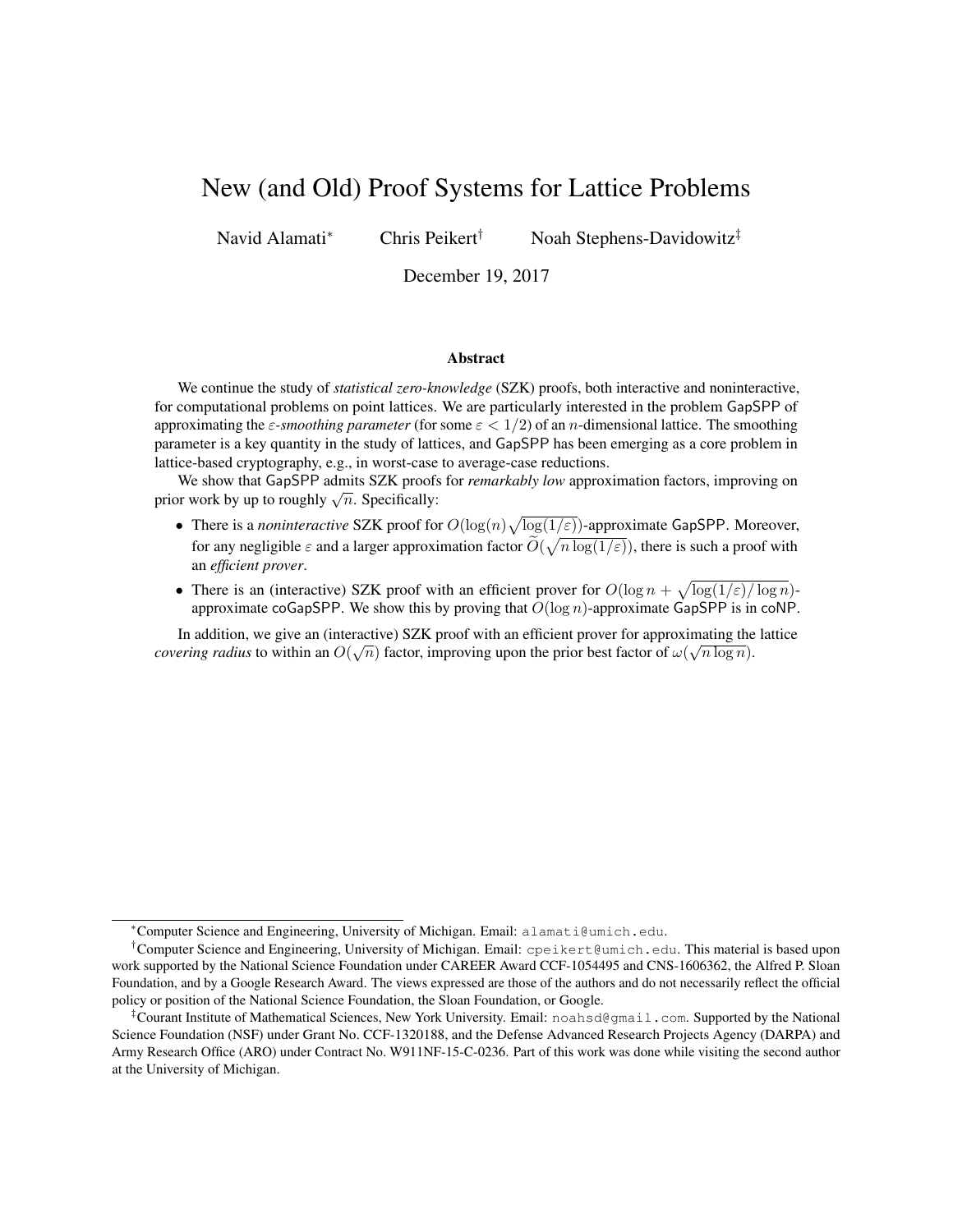# 1 Introduction

Informally, a *proof system* [\[GMR85,](#page-19-0) [Bab85a\]](#page-18-0) is a protocol that allows a (possibly unbounded and malicious) prover to convince a skeptical verifier of the truth of some statement. A proof system is *zero knowledge* if the verifier "learns nothing more" from the interaction, other than the statement's veracity. The system is said to be *statistical* zero knowledge if the revealed information is negligible, even to an unbounded verifier; the class of problems having such proof systems is called SZK. Since their introduction, proof systems and zeroknowledge have found innumerable applications in cryptography and complexity theory. As a few examples, they have been used in constructions of secure multiparty computation [\[GMW87\]](#page-19-1), digital signatures [\[BG89\]](#page-19-2), actively secure public-key encryption [\[NY90\]](#page-20-0), and "ZAPs" [\[DN00\]](#page-19-3). And if a problem has an SZK (or even coAM) proof, it is not NP-hard unless the polynomial-time hierarchy collapses [\[BHZ87\]](#page-19-4), so interactive proofs have been used as evidence against NP-hardness; see, e.g., [\[GMR85,](#page-19-0) [GMW91,](#page-19-5) [GG98,](#page-19-6) [HR14\]](#page-20-1).

A proof system is *noninteractive* [\[BDMP88,](#page-19-7) [GSV99\]](#page-20-2) if it consists of just one message from the prover, assuming both it and the verifier have access to a truly random string. Noninteractive statistical zeroknowledge (NISZK) proof systems are especially powerful cryptographic primitives: they have minimal message complexity; they are concurrently and even "universally" composable [\[Can01\]](#page-19-8); and their security holds against unbounded malicious provers *and* verifiers, without any computational assumptions. However, we do not understand the class NISZK of problems that have noninteractive statistical zero-knowledge proof systems nearly as well as SZK. In particular, while NISZK is known to have complete problems, it is not known whether it is closed under complement or disjunction [\[GSV99\]](#page-20-2), unlike SZK [\[SV97,](#page-21-0) [Oka96\]](#page-21-1).

**Lattices and proofs.** An *n*-dimensional lattice is a (full-rank) discrete additive subgroup of  $\mathbb{R}^n$ , and consists of all integer linear combinations of some linearly independent vectors  $\mathbf{B} = \{\mathbf{b}_1, \dots, \mathbf{b}_n\}$ , called a *basis* of the lattice. Lattices have been extensively studied in computer science, and lend themselves to many natural computational problems. Perhaps the most well-known of these are the *Shortest Vector Problem* (SVP), which is to find a shortest nonzero vector in a given lattice, and the *Closest Vector Problem* (CVP), which is to find a lattice point that is closest to a given vector in  $\mathbb{R}^n$ . Algorithms for these problems and their approximation versions have many applications in computer science; see, e.g., [\[LLL82,](#page-20-3) [Len83,](#page-20-4) [Kan83,](#page-20-5) [Odl90,](#page-20-6) [JS98,](#page-20-7) [NS01,](#page-20-8) [DPV11\]](#page-19-9). In addition, many cryptographic primitives, ranging from public-key encryption and signatures to fully homomorphic encryption, are known to be secure assuming the (worst-case) hardness of certain lattice problems (see, e.g., [\[MR04,](#page-20-9) [Reg05,](#page-21-2) [GPV08,](#page-19-10) [Pei09,](#page-21-3) [BV11,](#page-19-11) [BGV12\]](#page-19-12)).

Due to the importance of lattices in cryptography, proof systems and zero-knowledge protocols for lattice problems have received a good deal of attention. Early on, Goldreich and Goldwasser [\[GG98\]](#page-19-6) showed that for  $\gamma = O(\sqrt{n/\log n})$ , the  $\gamma$ -approximate Shortest and Closest Vector Problems, respectively denoted  $\gamma$ -GapSVP and  $\gamma$ -GapCVP, have SZK proof systems; this was later improved to coNP for  $\gamma = O(\sqrt{n})$ factors [\[AR04\]](#page-18-1).<sup>[1](#page-1-0)</sup> Subsequently, Micciancio and Vadhan [\[MV03\]](#page-20-10) gave different SZK proofs for the same problems, where the provers are *efficient* when given appropriate witnesses; this is obviously an important property if the proof systems are to be used by real entities as components of other protocols. Peikert and Vaikuntanathan [\[PV08\]](#page-21-4) gave the first *noninteractive* statistical zero-knowledge proof systems for certain √ lattice problems, showing that, for example,  $O(\sqrt{n})$ -coGapSVP has an NISZK proof. The proof systems from [\[PV08\]](#page-21-4) also have efficient provers, although for larger  $\tilde{O}(n)$  approximation factors.

<span id="page-1-0"></span><sup>&</sup>lt;sup>1</sup>As described, the proofs from [\[GG98\]](#page-19-6) are statistical zero knowledge against only *honest* verifiers, but any such proof can unconditionally be transformed to one that is statistical zero knowledge against *malicious* verifiers [\[GSV98\]](#page-20-11)). We therefore ignore the distinction for the remainder of the paper.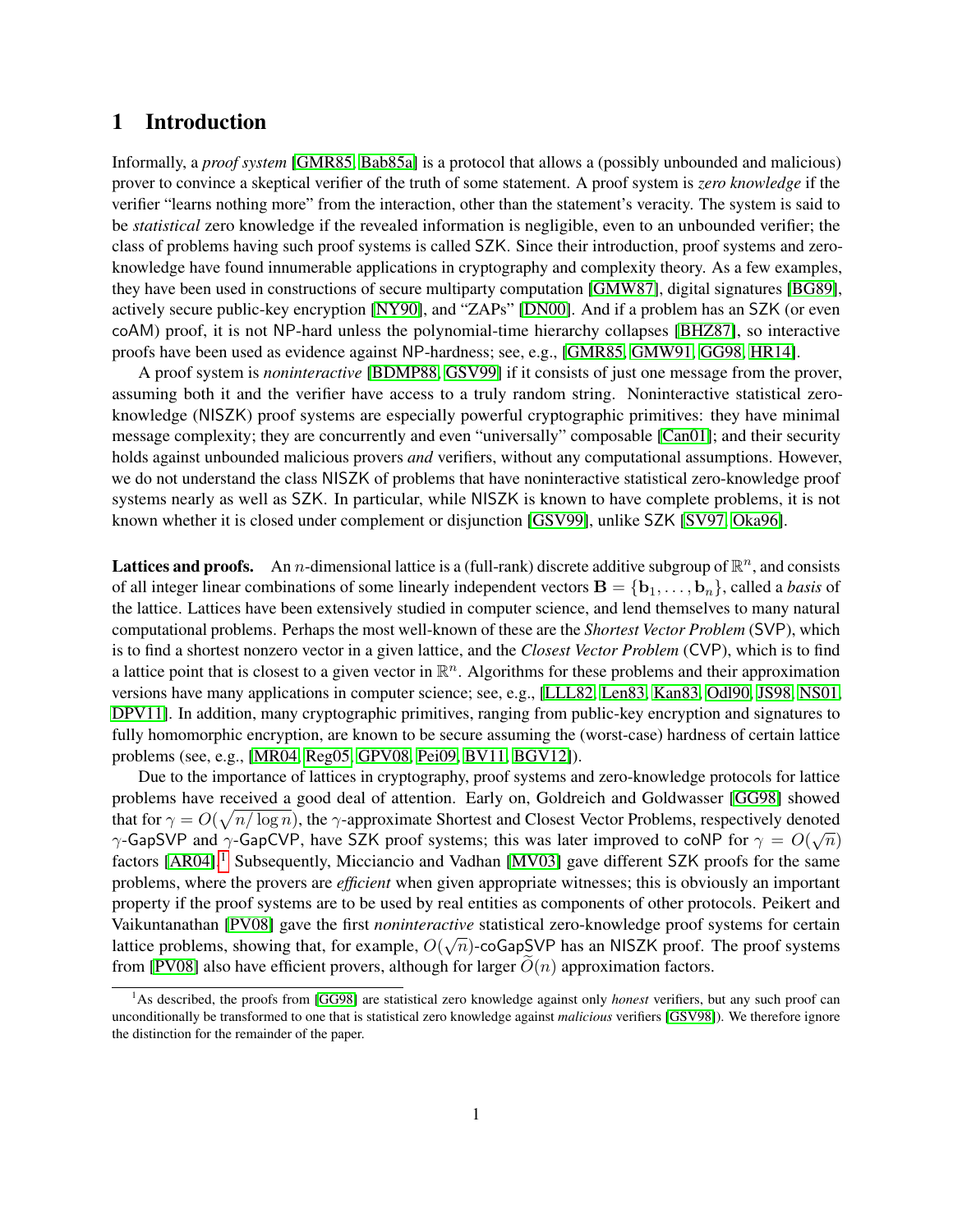Gaussians and the smoothing parameter. *Gaussian measures* have become an increasingly important tool in the study of lattices. For  $s > 0$ , the Gaussian measure of parameter (or width) s on  $\mathbb{R}^n$  is defined as  $\rho_s(\mathbf{x}) = \exp(-\pi \|\mathbf{x}\|^2 / s^2)$ ; for a lattice  $\mathcal{L} \subset \mathbb{R}^n$ , the Gaussian measure of the lattice is then

$$
\rho_s(\mathcal{L}) := \sum_{\mathbf{v} \in \mathcal{L}} \rho_s(\mathbf{v}).
$$

Gaussian measures on lattices have innumerable applications, including in worst-case to average-case reductions for lattice problems [\[MR04,](#page-20-9) [Reg05\]](#page-21-2), the construction of cryptographic primitives [\[GPV08\]](#page-19-10), the design of algorithms for SVP and CVP [\[ADRS15,](#page-18-2) [ADS15\]](#page-18-3), and the study of the geometry of lattices [\[Ban93,](#page-18-4) [Ban95,](#page-19-13) [DR16,](#page-19-14) [RS17\]](#page-21-5).

In all of the above applications, a key quantity is the lattice *smoothing parameter* [\[MR04\]](#page-20-9). Informally, for a parameter  $\varepsilon > 0$  and a lattice L, the smoothing parameter  $\eta_{\varepsilon}(\mathcal{L})$  is the minimal Gaussian parameter that "smooths out" the discrete structure of  $\mathcal{L}$ , up to error  $\varepsilon$ . Formally, for  $\varepsilon > 0$  we define

$$
\eta_{\varepsilon}(\mathcal{L}) := \min\{s > 0 \; : \; \rho_{1/s}(\mathcal{L}^*) \le 1 + \varepsilon\},\,
$$

where  $\mathcal{L}^* := \{ \mathbf{w} \in \mathbb{R}^n : \forall \mathbf{y} \in \mathcal{L}, \langle \mathbf{w}, \mathbf{y} \rangle \in \mathbb{Z} \}$  is the dual lattice of  $\mathcal{L}$ . All of the computational applications from the previous paragraph rely in some way on the "smoothness" of the Gaussian with parameter  $s \geq \eta_{\varepsilon}(\mathcal{L})$ where  $2^{-n} \ll \varepsilon < 1/2$  $2^{-n} \ll \varepsilon < 1/2$ .<sup>2</sup> For example, several of the proof systems from [\[PV08\]](#page-21-4) start with deterministic reductions to an intermediate problem, which asks whether a lattice is "smooth" or well-separated.

The GapSPP problem. Given the prominence of the smoothing parameter in the theory of lattices, it is natural to ask about the complexity of computing it. Chung *et al.* [\[CDLP13\]](#page-19-15) formally defined the problem  $\gamma$ -GapSPP<sub>ε</sub> of approximating the smoothing parameter  $\eta_{\varepsilon}(\mathcal{L})$  to within a factor of  $\gamma \geq 1$  and gave upper bounds on its complexity in the form of proof systems for *remarkably low* values of  $\gamma$ . For example, they showed that  $\gamma$ -GapSPP<sub> $\varepsilon$ </sub>  $\in$  SZK for  $\gamma = O(1 + \sqrt{\log(1/\varepsilon)/\log n})$ . This in fact subsumes the prior result that  $O(\sqrt{n/\log n})$ -GapSVP  $\in$  SZK of [\[GG98\]](#page-19-6), via known relationships between the minimum distance and the smoothing parameter.

Chung *et al.* also showed a worst-case to average-case (quantum) reduction from  $\widetilde{O}(\sqrt{n}/\alpha)$ -GapSPP to a very important average-case problem in lattice-based cryptography, Regev's Learning With Errors (LWE), which asks us to decode from a random "q-ary" lattice under error proportional to  $\alpha$  [\[Reg05\]](#page-21-2). Again, this subsumes the prior best reduction for GapSVP due to Regev. Most recently, Dadush and Regev [\[DR16\]](#page-19-14) showed a similar worst-case to average-case reduction from GapSPP to the Short Integer Solution problem [\[Ajt96,](#page-18-5) [MR04\]](#page-20-9), another widely used average-case problem in lattice-based cryptography.

In hindsight, the proof systems and reductions of [\[GG98,](#page-19-6) [Reg05,](#page-21-2) [MR04\]](#page-20-9) can most naturally be viewed as applying to GapSPP all along. This suggests that GapSPP may be a better problem than GapSVP on which to base the security of lattice-based cryptography. However, both [\[CDLP13\]](#page-19-15) and [\[DR16\]](#page-19-14) left open several questions and asked for a better understanding of the complexity of GapSPP. In particular, while interactive proof systems for this problem seem to be relatively well understood, nothing nontrivial was previously known about *noninteractive* proof systems (whether zero knowledge or not) for this problem.

<span id="page-2-0"></span><sup>&</sup>lt;sup>2</sup>For  $\varepsilon = 2^{-\Omega(n)}$  the smoothing parameter is determined (up to a constant factor) by the dual minimum distance, so it is much less interesting to consider as a separate quantity. The upper bound of 1/2 could be replaced by any constant less than one. For  $\varepsilon \geq 1$ ,  $\eta_{\varepsilon}(\mathcal{L})$  is still formally defined, but its interpretation in terms of the "smoothness" of the corresponding Gaussian measure over  $\mathcal L$  is much less clear.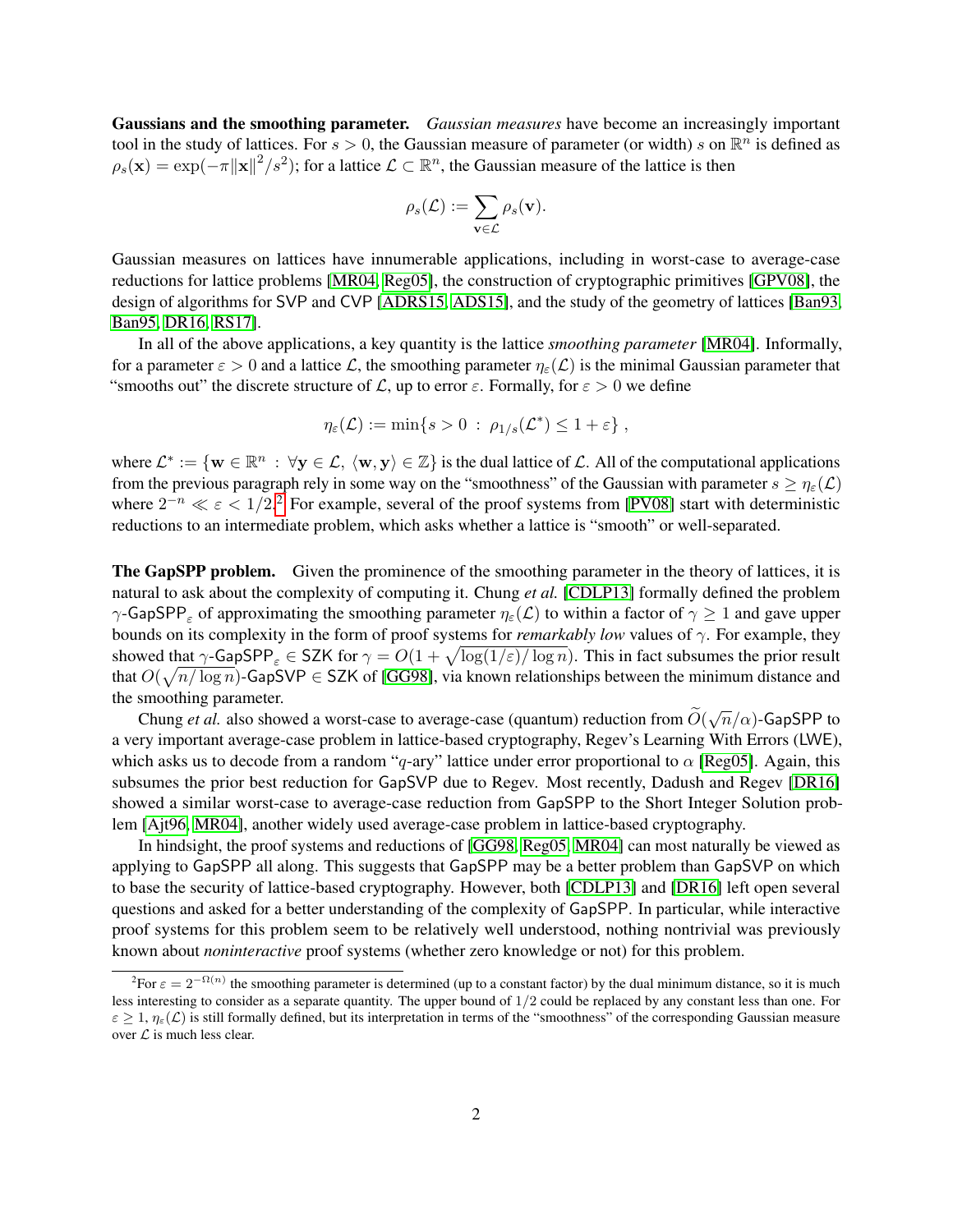#### 1.1 Our Results

In this work we give new proof systems for lattice problems, and extend the reach of prior proof systems to new problems. Our new results, and how they compare to the previous state of the art, are as follows.

Our first main result is a NISZK proof system for  $\gamma$ -GapSPP<sub> $\varepsilon$ </sub> with  $\gamma = O(\log(n)\sqrt{\log(1/\varepsilon)})$ . This improves, by a  $\Theta(\sqrt{n}/\log n)$  factor, upon the previous best approximation factor of  $\gamma = O(\sqrt{n}\log(1/\epsilon))$ , if  $\log(1/\epsilon)$ which follows from [\[PV08\]](#page-21-4).

**Theorem 1.1.** *For any*  $\varepsilon \in (0,1/2)$ ,  $O(\log(n)\sqrt{\log(1/\varepsilon)})$ -GapSPP<sub> $\varepsilon$ </sub>  $\in$  NISZK.

In fact, we demonstrate two different proof systems to establish this theorem (see [Section 3\)](#page-11-0). The first is identical to a proof system from [\[PV08\]](#page-21-4), but with a very different analysis that relies on a recent geometric theorem of [\[RS17\]](#page-21-5). However, this proof system only works for negligible  $\varepsilon < n^{-\omega(1)}$ , so we also show an alternative that works for any  $\varepsilon \in (0, 1/2)$  via reduction to the NISZK-complete *Entropy Approximation* problem [\[GSV99\]](#page-20-2).

The prover in the proof system from [\[PV08\]](#page-21-4) can be made efficient at the expense of a factor of  $O(\sqrt{n \log n})$  in the approximation factor. From this we obtain the following.

<span id="page-3-1"></span>**Theorem 1.2.** *For any negligible*  $0 < \varepsilon < n^{-\omega(1)}$ *, there is a* NISZK *proof system with an* efficient prover  ${\it for}~ O\big(\sqrt{n\log^3(n)\log(1/\varepsilon)}\big)$ -GapSPP $_\varepsilon$ .

Next, we show that  $O(\log n)$ -GapSPP<sub> $\varepsilon \in \text{coNP}$  for any  $\varepsilon \in (0, 1)$ . This improves, again by up to a</sub>  $Θ(\sqrt{n}/\log n)$  factor, the previous best known result of  $O(1 + \sqrt{n/\log(1/\varepsilon)})$ -GapSPP<sub> $\varepsilon$ </sub> ∈ coNP, which follows from [\[Ban93\]](#page-18-4).

**Theorem 1.3.** *For any*  $\varepsilon \in (0, 1/2)$ ,  $O(\log n)$ -GapSPP<sub>s</sub>  $\in$  coNP.

From this, together with the SZK protocol of [\[CDLP13\]](#page-19-15) and the result of Nguyen and Vadhan [\[NV06\]](#page-20-12) that any problem in SZK ∩ NP has an SZK proof system with an efficient prover, we obtain the following corollary. (The proof systems in [\[CDLP13\]](#page-19-15) do not have efficient provers.)

**Corollary 1.4.** For any  $\varepsilon \in (0, 1/2)$ , there is an SZK proof system with an efficient prover for  $O(\log n + 1)$  $\sqrt{\log(1/\varepsilon)/\log n}$ )-coGapSPP<sub>ε</sub>.

Finally, we observe that  $O(\sqrt{n})$ -GapCRP  $\in$  SZK, where GapCRP is the problem of approximating the *covering radius*, i.e., the maximum possible distance from a given lattice. For comparison, the previous best approximation factor was from [\[PV08\]](#page-21-4), who showed that  $\gamma$ -GapCRP  $\in$  NISZK  $\subseteq$  SZK for any  $\gamma = \omega(\sqrt{n \log n})$ . We obtain this result via a straightforward reduction to  $O(1)$ -GapSPP<sub> $_{\varepsilon}$ </sub> for constant  $\varepsilon$  < 1/2, which, to recall, is in SZK [\[CDLP13\]](#page-19-15). Furthermore, since Guruswami, Micciancio, and Regev showed that  $O(\sqrt{n})$ -GapCRP  $\in$  NP  $\cap$  coNP [\[GMR04\]](#page-19-16), it follows that the protocol can be made efficient.

**Theorem 1.5.** We have  $O(\sqrt{n})$ -GapCRP  $\in$  SZK. Furthermore,  $O(\sqrt{n})$ -GapCRP and  $O(\sqrt{n})$ -coGapCRP *each have an* SZK *proof system with an efficient prover.*

#### 1.2 Techniques

Sparse projections. Our main technical tool will be *sparse lattice projections*. In particular, we use the *determinant* of a lattice, defined as  $det(\mathcal{L}) := |\det(\mathbf{B})|$  for any basis **B** of  $\mathcal{L}$ , as our measure of sparsity.<sup>[3](#page-3-0)</sup> It

<span id="page-3-0"></span><sup>&</sup>lt;sup>3</sup>This is indeed a measure of sparsity because  $1/\det(\mathcal{L})$  is the average number of lattice points inside a random shift of any unit-volume body, or equivalently, the limit as  $r$  goes to infinity of the number of lattice points per unit volume in a ball of radius  $r$ .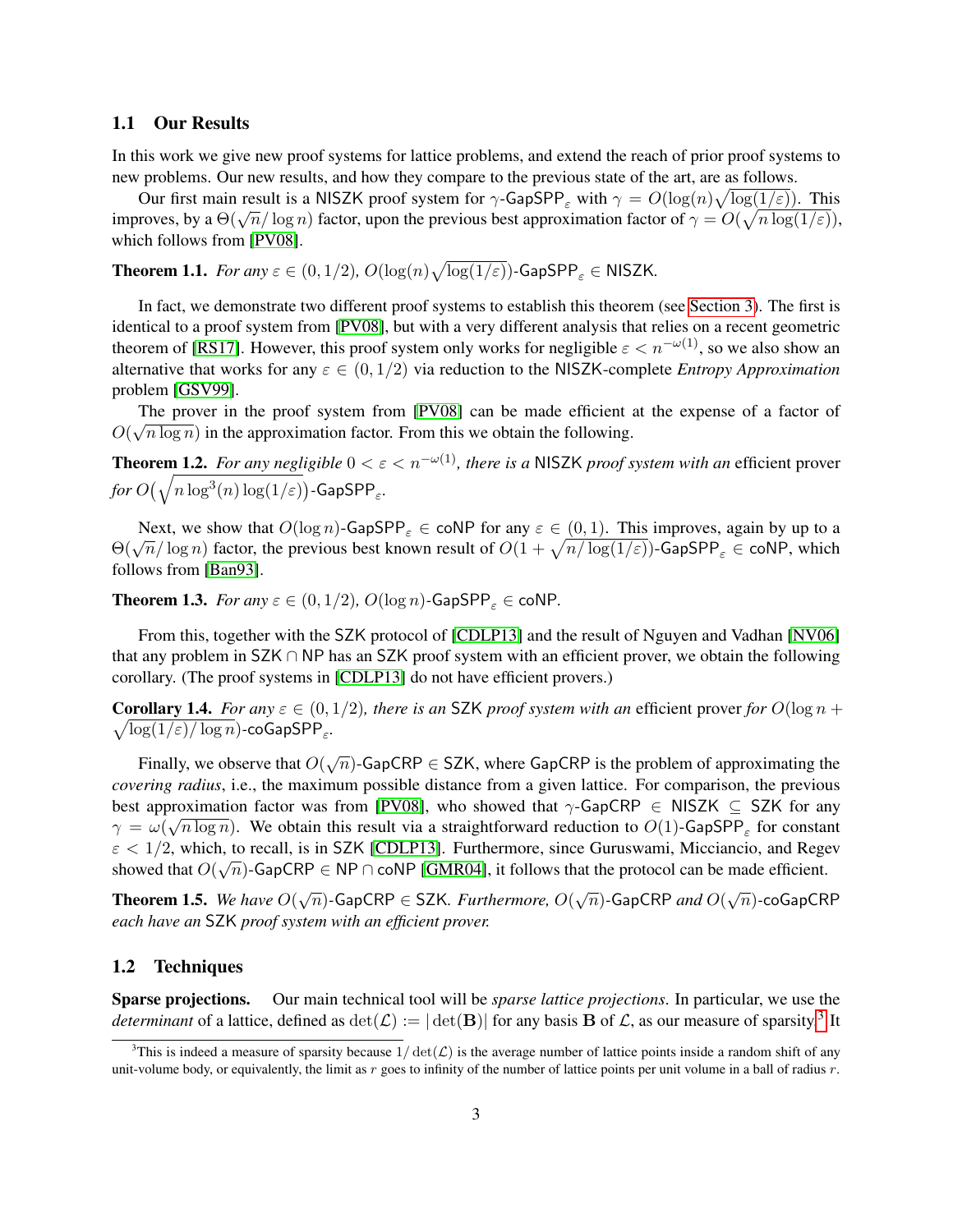is an immediate consequence of the Poisson Summation Formula [\(Lemma 2.5\)](#page-7-0) that  $\det(\mathcal{L})^{1/n} \leq 2\eta_{1/2}(\mathcal{L})$ . Notice that this inequality formalizes the intuitive notion that "a lattice cannot be smooth and sparse simultaneously."

Dadush and Regev made the simple observation that the same statement is true when we consider *projections* of the lattice [\[DR16\]](#page-19-14). I.e., for any projection  $\pi$  such that  $\pi(\mathcal{L})$  is still a lattice, we have  $\det(\pi(\mathcal{L}))^{1/\operatorname{rank}(\pi(\mathcal{L}))} \leq 2\eta_{1/2}(\mathcal{L})$ , where  $\operatorname{rank}(\pi(\mathcal{L}))$  is the dimension of the span of  $\pi(\mathcal{L})$ . (Indeed, this fact is immediate from the above together with the identity  $(\pi(\mathcal{L}))^* = \mathcal{L}^* \cap \text{span}(\pi(\mathcal{L}))$ .) Therefore, if we define

$$
\eta_{\det}(\mathcal{L}):=\max_{\pi}\det(\pi(\mathcal{L}))^{1/\operatorname{rank}(\pi(\mathcal{L}))}
$$

where the maximum is taken over all projections  $\pi$  such that  $\pi(\mathcal{L})$  is a lattice, then we have

$$
\eta_{\det}(\mathcal{L}) \le 2\eta_{1/2}(\mathcal{L})\,. \tag{1.1}
$$

<span id="page-4-0"></span>,

Dadush and Regev conjectured that [Equation \(1.1\)](#page-4-0) is tight up to a factor of polylog $(n)$ . I.e., up to polylog factors, a lattice is not smooth if and only if it has a sparse projection. Regev and Stephens-Davidowitz proved this conjecture [\[RS17\]](#page-21-5), and the resulting theorem, presented below, will be our main technical tool.

<span id="page-4-1"></span>**Theorem 1.6 ([\[RS17\]](#page-21-5)).** For any lattice  $\mathcal{L} \subset \mathbb{R}^n$ ,

$$
\eta_{1/2}(\mathcal{L}) \leq 10(\log n + 2)\eta_{\text{det}}(\mathcal{L})\ .
$$

*I.e., if*  $\eta_{1/2}(\mathcal{L}) \ge 10(\log n + 2)$ *, then there exists a lattice projection*  $\pi$  *such that*  $\det(\pi(\mathcal{L})) \ge 1$ *.* 

coNP proof system. Notice that Theorem [1.6](#page-4-1) (together with [Equation \(1.1\)\)](#page-4-0) immediately implies that  $O(\log n)$ -GapSPP<sub> $\varepsilon$ </sub> is in coNP for  $\varepsilon = 1/2$ . Indeed, a projection  $\pi$  such that  $\det(\pi(\mathcal{L}))^{1/\mathrm{rank}(\pi(\mathcal{L}))} \ge$  $\eta_{1/2}(\mathcal{L})/O(\log n)$  can be used as a witness of "non-smoothness." Theorem [1.6](#page-4-1) shows that such a witness always exists, and [Equation \(1.1\)](#page-4-0) shows that no such witness exists with  $\det(\pi(\mathcal{L}))^{1/\mathrm{rank}(\pi(\mathcal{L}))} > 2\eta_{1/2}(\mathcal{L})$ . In order to extend this result to all  $\varepsilon \in (0,1)$ , we use basic results about how  $\eta_{\varepsilon}(\mathcal{L})$  varies with  $\varepsilon$ . (See [Section 4.](#page-15-0))

NISZK proof systems. We give two different NISZK proof systems for  $O(\log(n)\sqrt{\log(1/\varepsilon)})$ -GapSPP $_\varepsilon$ , both of which rely on [Theorem 1.6.](#page-4-1)

Our first proof system (shown in [Figure 1,](#page-11-1) [Section 3.1\)](#page-11-2) uses many vectors  $t_1, \ldots, t_m$  sampled uniformly at random from a fundamental region of the lattice  $\mathcal L$  as the common random string. The prover samples short vectors  $e_i$  (for  $i = 1, \ldots, m$ ) from the *discrete Gaussian* distributions over the lattice cosets  $e_i + \mathcal{L}$ . The verifier accepts if and only if the matrix  $\mathbf{E} = \sum \mathbf{e}_i \mathbf{e}_i^T$  has small enough spectral norm. (I.e., the verifier accepts if the  $e_i$  are "short in all directions.") In fact, Peikert and Vaikuntanathan used the exact same proof system for the different lattice problem  $O(\sqrt{n})$ -coGapSVP, and their proofs of correctness and zero knowledge also apply to our setting. However, the proof of soundness is quite different: we show that, if the lattice has a sparse projection  $\pi$ , then  $dist(\pi(t_i), \pi(\mathcal{L}))$  will tend to be fairly large. It follows that  $\sum ||\pi(\mathbf{e}_i)||^2 = \text{Tr} \left( \sum \pi(\mathbf{e}_i) \pi(\mathbf{e}_i)^T \right)$  will be fairly large with high probability, and therefore  $\sum \mathbf{e}_i \mathbf{e}_i^T$  must have large spectral norm.

Our second proof system follows from a reduction to the Entropy Approximation problem, which asks to estimate the entropy of the output distribution of a circuit on random input. Goldreich, Sahai, and Vadhan [\[GSV99\]](#page-20-2) showed that Entropy Approximation is NISZK-complete, so that a problem is in NISZK if and only if it can be (Karp-)reduced to approximating the entropy of a circuit. If  $\eta_{\varepsilon}(\mathcal{L})$  is small, then we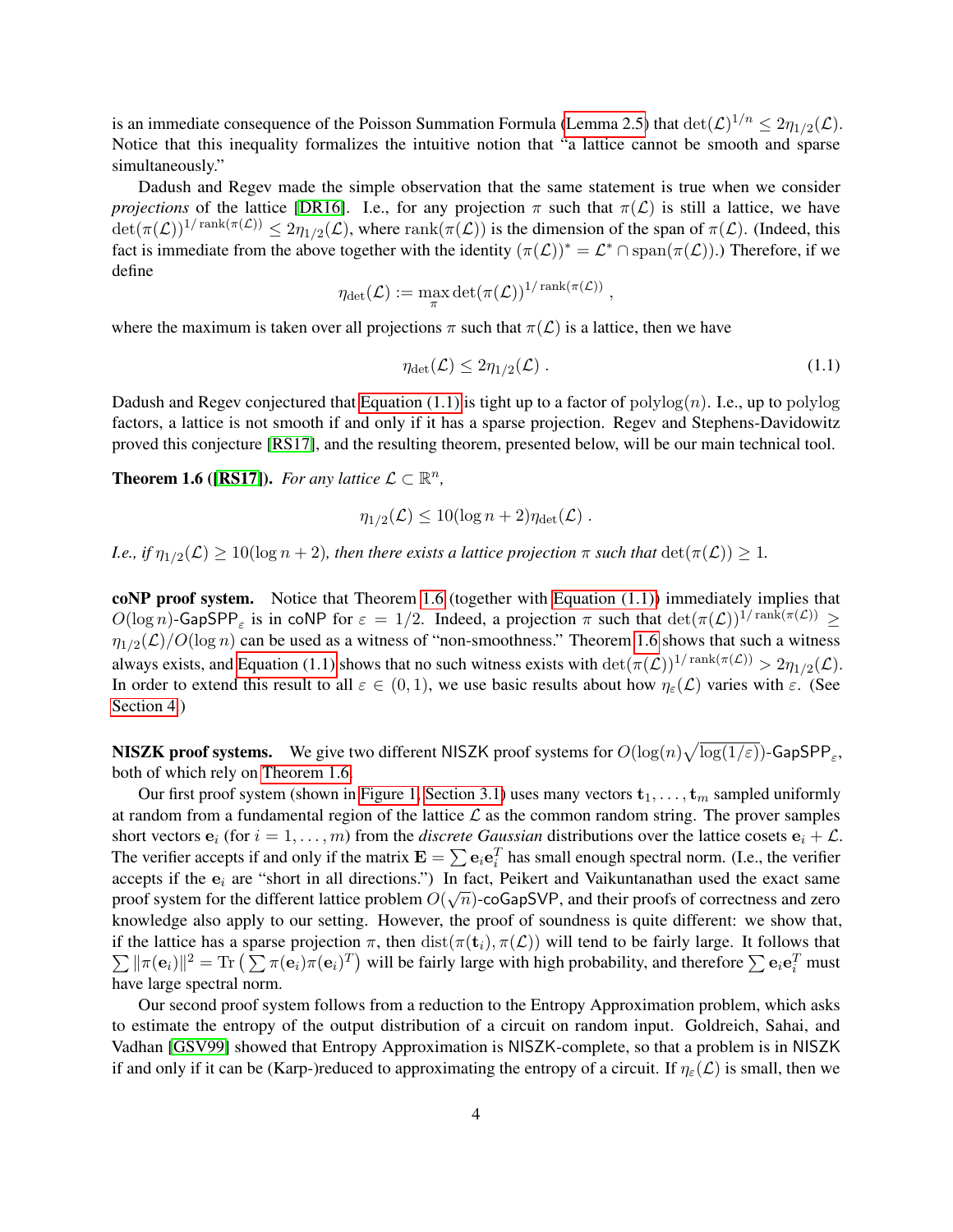know that a continuous Gaussian modulo the lattice will be very close to the uniform distribution, and so (a suitable discretization of) this distribution will have high entropy. On the other hand, if  $\eta_{\varepsilon}(\mathcal{L})$  is large, then [Theorem 1.6](#page-4-1) says that most of the measure of a continuous Gaussian modulo the lattice lies in a low-volume subset of  $\mathbb{R}^n/\mathcal{L}$ , and so (a discretization of) this distribution must have low entropy.

This second proof system works for a wider range of  $\varepsilon$ . In particular, the first proof system is only statistical zero knowledge when  $\varepsilon$  is negligible in the input size, whereas the second proof system works for any  $\varepsilon \in (0,1/2)$ .

#### 1.3 Organization

The remainder of the paper is organized as follows.

- In [Section 2](#page-5-0) we recall the necessary background on lattices, proof systems, and probability.
- In [Section 3](#page-11-0) we give two different NISZK proof systems for  $O(\log(n)\sqrt{\log(1/\varepsilon)})$ -GapSPP<sub> $\varepsilon$ </sub>.
- In [Section 4](#page-15-0) we give a coNP proof system for  $O(\log n)$ -GapSPP<sub> $\varepsilon$ </sub>.
- In [Section 5](#page-17-0) we show that  $O(\sqrt{n})$ -GapCRP  $\in$  SZK, via a simple reduction to  $O(1)$ -GapSPP<sub>1/4</sub>.

### <span id="page-5-0"></span>2 Preliminaries

#### 2.1 Notation

For any positive integer d, [d] denotes the set  $\{1, \ldots, d\}$ . We use bold lower-case letters to denote vectors. We write matrices in capital letters. The *i*th component (column) of a vector  $x$  (matrix  $\bf{X}$ ) is written as  $x_i$  ( $X_i$ ). The function log denotes the natural logarithm unless otherwise specified. For  $x \in \mathbb{R}^n$ ,  $\|\mathbf{x}\| := \sqrt{x_1^2 + x_2^2 + \cdots + x_n^2}$  is the Euclidean norm. For a matrix  $\mathbf{A} \in \mathbb{R}^{n \times m}$ ,  $\|\mathbf{A}\| := \max_{\|\mathbf{x}\| = 1} \|\mathbf{A}\mathbf{x}\|$  is the operator norm.

We write  $rB_2^n$  for the *n*-dimensional Euclidean ball of radius r. A set  $S \subseteq \mathbb{R}^n$  is said to be *symmetric* if  $-S = S$ . The distance from a point  $\mathbf{x} \in \mathbb{R}^n$  to a set  $S \subseteq \mathbb{R}^n$  is defined to be dist $(\mathbf{x}, S) = \inf_{\mathbf{s} \in S} \text{dist}(\mathbf{x}, \mathbf{s})$ . We write  $S^{\perp}$  to denote the subspace of vectors orthogonal to S. For a set  $S \subseteq \mathbb{R}^n$  and a point  $\mathbf{x} \in \mathbb{R}^n$ ,  $\pi_S(\mathbf{x})$ denotes the orthogonal projection of x onto span(S). For sets  $A, B \subseteq \mathbb{R}^n$ , we denote their Minkowski sum by  $A + B = \{a + b : a \in A, b \in B\}$ . We extend a function f to a countable set in the natural way by defining  $f(A) := \sum_{a \in A} f(a)$ .

Throughout the paper, we write C for an arbitrary universal constant  $C > 0$ , whose value might change from one use to the next.

#### 2.2 Lattices

Here we provide some backgrounds on lattices. An *n*-dimensional *lattice*  $\mathcal{L} \subset \mathbb{R}^n$  of rank d is the set of integer linear combinations of d linearly independent vectors  $\mathbf{B} := (\mathbf{b}_1, \dots, \mathbf{b}_d)$ ,

$$
\mathcal{L} = \mathcal{L}(\mathbf{B}) = \left\{ \mathbf{B} \mathbf{z} = \sum_{i \in [d]} z_i \cdot \mathbf{b}_i : \mathbf{z} \in \mathbb{Z}^d \right\}.
$$

We usually work with *full-rank* lattices, where  $d = n$ . A *sublattice*  $\mathcal{L}' \subseteq \mathcal{L}$  is an additive subgroup of  $\mathcal{L}$ . The *dual lattice* of  $\mathcal{L}$ , denoted by  $\mathcal{L}^*$ , is defined as the set

$$
\mathcal{L}^* = \left\{ \mathbf{y} \in \mathbb{R}^n : \forall \mathbf{v} \in \mathcal{L}, \langle \mathbf{v}, \mathbf{y} \rangle \in \mathbb{Z} \right\}
$$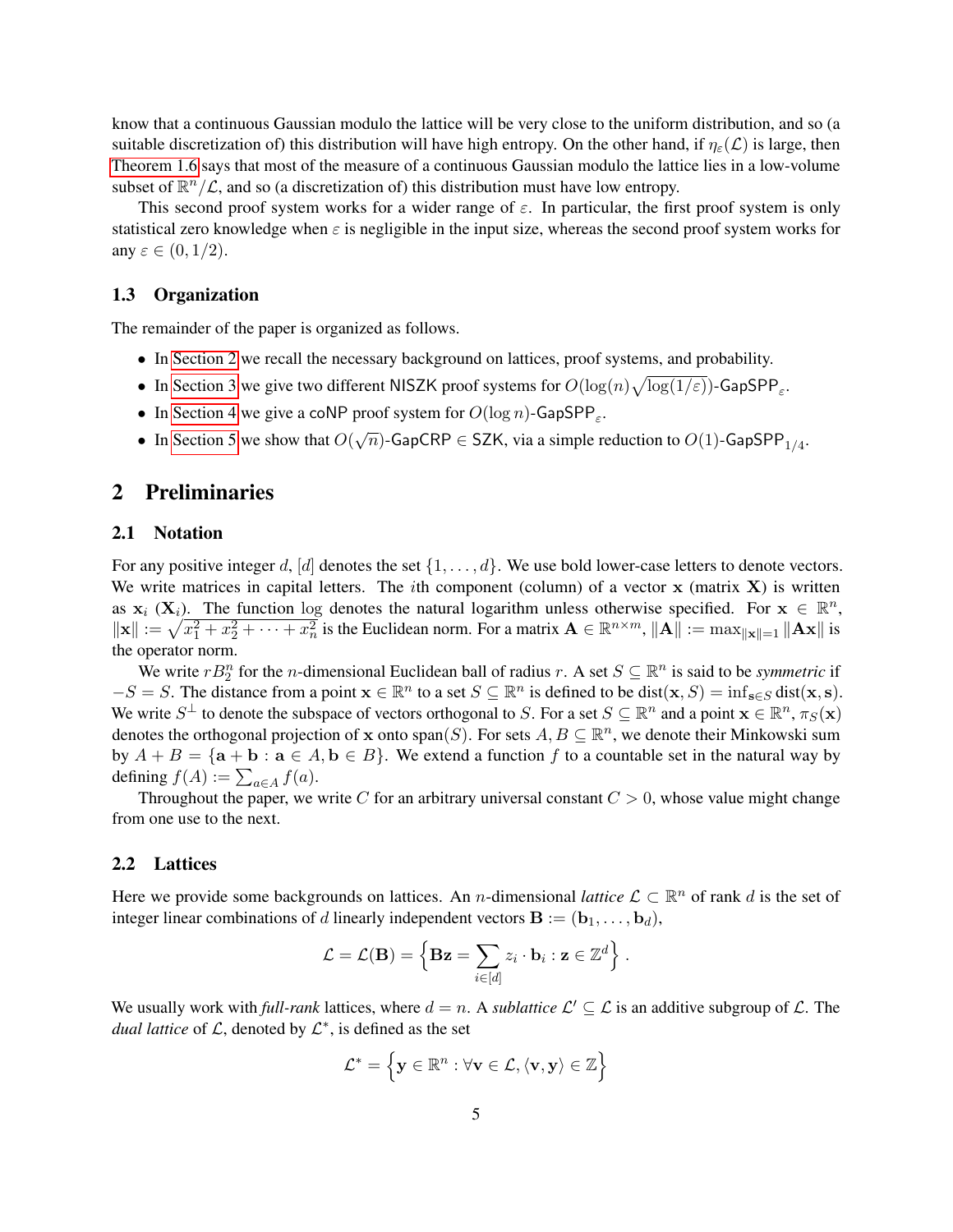of all integer vectors having integer inner products with all vectors in  $\mathcal L$ . It is easy to check that  $(\mathcal L^*)^* = \mathcal L$ and that, if **B** is a basis for  $\mathcal{L}$ , then  $\mathbf{B}^* = \mathbf{B}(\mathbf{B}^T \mathbf{B})^{-1}$  is a basis for  $\mathcal{L}^*$ . The *fundamental parallelepiped* of a lattice  $\mathcal L$  with respect to basis  $\mathbf B$  is the set

$$
\mathcal{P}(\mathbf{B}) = \left\{ \sum_{i \in [d]} c_i \mathbf{b}_i : 0 \le c_i < 1 \right\}.
$$

It is easy to see that  $\mathcal{P}(B)$  is a *fundamental domain* of  $\mathcal{L}$ . I.e., it tiles  $\mathbb{R}^n$  with respect to  $\mathcal{L}$ . For any lattice  $\mathcal{L}(\mathbf{B})$  and point  $\mathbf{x} \in \mathbb{R}^n$ , there exists a unique point  $\mathbf{y} \in \mathcal{P}(\mathbf{B})$  such that  $\mathbf{y} - \mathbf{x} \in \mathcal{L}(\mathbf{B})$ . We denote this vector by  $y = x \mod B$ . Notice that y can be computed in polynomial time given B and x. We sometimes write x mod  $\mathcal L$  when the specific fundamental domain is not important, and we write  $\mathbb R^n/\mathcal L$  for an arbitrary fundamental domain.

The *determinant* of a lattice L, is defined to be  $\det(\mathcal{L}) = \sqrt{\det(\mathbf{B}^T \mathbf{B})}$ . It is easy to verify that the determinant does not depend on the choice of basis and that  $\det(\mathcal{L})$  is the volume of any fundamental domain of L.

The *minimum distance* of a lattice  $\mathcal{L}$ , is the length of the shortest non-zero lattice vector,

$$
\lambda_1(\mathcal{L}):=\min_{\mathbf{y}\in\mathcal{L}\setminus\{\mathbf{0}\}}\|\mathbf{y}\|~.
$$

Similarly, we define

$$
\lambda_n(\mathcal{L}):=\min\max_i\|\mathbf{y}_i\|\;,
$$

where the minimum is taken over linearly independent lattice vectors  $y_1, \ldots, y_n \in \mathcal{L}$ . The *covering radius* of a lattice  $\mathcal{L}$  is

$$
\mu(\mathcal{L}):=\max_{\mathbf{t}\in\mathbb{R}^n}\mathrm{dist}(\mathbf{t},\mathcal{L})\ .
$$

The *Voronoi cell* of a lattice  $\mathcal{L}$  is the set

$$
\mathcal{V}(\mathcal{L}) := \{ \mathbf{x} \in \mathbb{R}^n : ||\mathbf{t}|| \le ||\mathbf{y} - \mathbf{t}||, \forall \mathbf{y} \in \mathcal{L} \setminus \{\mathbf{0}\}\}
$$

of vectors in  $\mathbb{R}^n$  that are closer to 0 than any other point of  $\mathcal{L}$ . It is easy to check that  $\mathcal{V}(\mathcal{L})$  is a symmetric polytope and that it tiles  $\mathbb{R}^n$  with respect to  $\mathcal{L}$ . The following claim is an immediate consequence of the fact that an *n*-dimensional unit ball has volume at most  $(2\pi e/n)^{n/2}$ .

<span id="page-6-1"></span>**Claim 2.1.** *For any lattice*  $\mathcal{L} \subset \mathbb{R}^n$ *,* 

$$
\mu(\mathcal{L}) \ge \sqrt{n/(2\pi e)} \cdot \det(\mathcal{L})^{1/n} .
$$

<span id="page-6-2"></span>**Lemma 2.2.** *For any lattice*  $\mathcal{L} \subset \mathbb{R}^n$  *and*  $r \geq 0$ *,* 

$$
|\mathcal{L} \cap rB_2^n| \leq (5/\sqrt{n})^n \cdot \frac{(r + \mu(\mathcal{L}))^n}{\det(\mathcal{L})}.
$$

*Proof.* For each vector  $y \in \mathcal{L} \cap rB_2^n$ , notice that  $\mathcal{V}(\mathcal{L}) + y \subseteq (r + \mu(\mathcal{L}))B_2^n$ . And, for distinct vectors  $y, y' \in \mathcal{L}, \mathcal{V}(\mathcal{L}) + y$  and  $\mathcal{V}(\mathcal{L}) + y'$  are disjoint (up to a set of measure zero). Therefore,

$$
\text{vol}((r+\mu(\mathcal{L}))B_2^n) \ge \text{vol}\left(\bigcup_{\mathbf{y}\in\mathcal{L}\cap rB_2^n}\mathcal{V}(\mathcal{L})+\mathbf{y}\right) = |\mathcal{L}\cap rB_2^n|\,\text{vol}(\mathcal{V}(\mathcal{L})) = |\mathcal{L}\cap rB_2^n|\cdot\text{det}(\mathcal{L})\;.
$$

<span id="page-6-0"></span>The result follows by recalling that for any  $r' > 0$ ,  $vol(r' B_2^n) \leq (5r'/\sqrt{n})^n$ .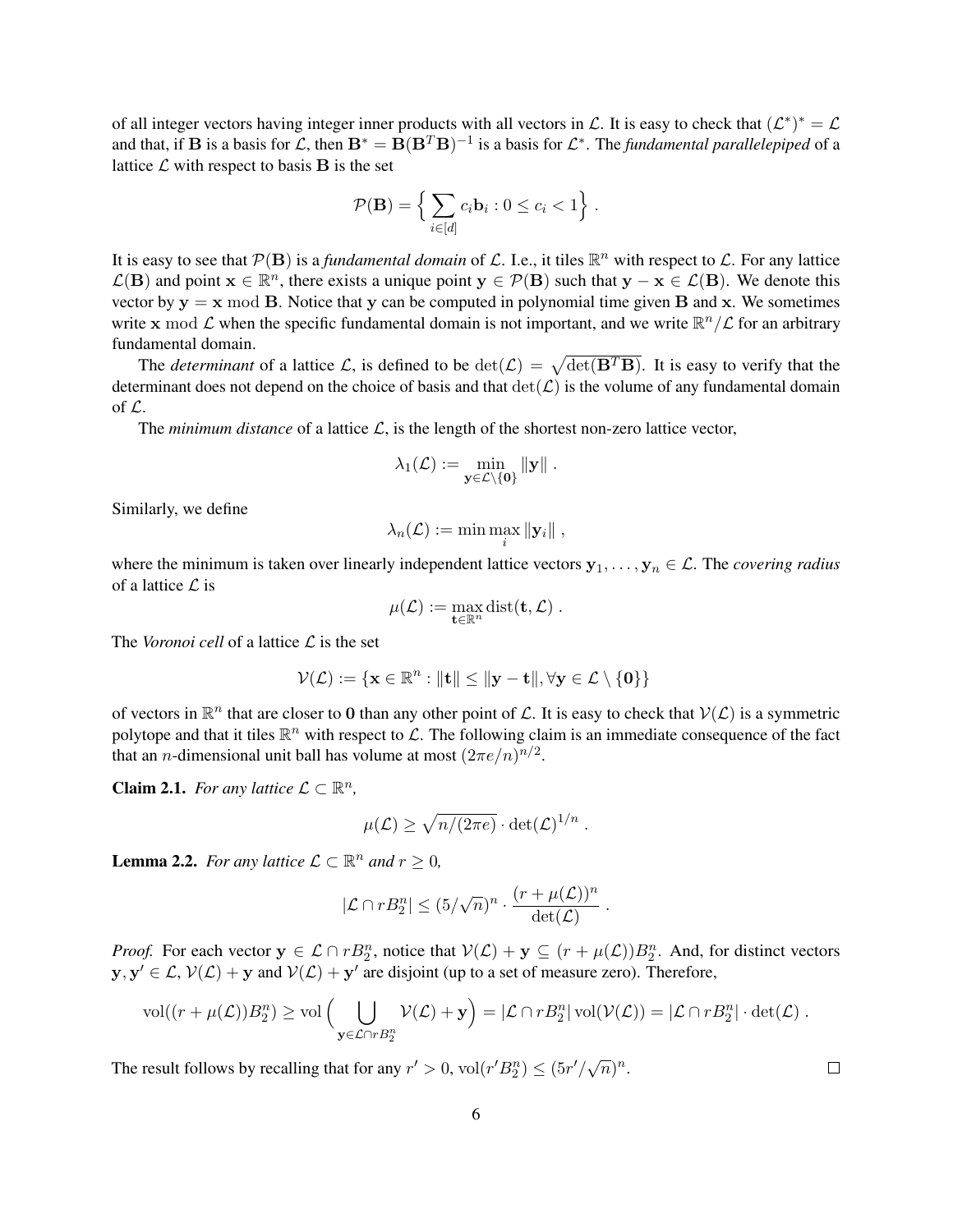**Lemma 2.3** ([\[GMR04\]](#page-19-16)). For any lattice  $\mathcal{L} \subset \mathbb{R}^n$ ,

$$
\mathop{\mathbb{E}}_{\mathbf{t}\sim\mathbb{R}^n/\mathcal{L}}[\text{dist}(\mathbf{t},\mathcal{L})^2] \geq \mu(\mathcal{L})^2/4,
$$

where  $\mathbf{t} \in \mathbb{R}^n/\mathcal{L}$  *is sampled uniformly at random.* 

*Proof.* Let  $\mathbf{v} \in \mathbb{R}^n$  such that  $dist(\mathbf{v}, \mathcal{L}) = \mu(\mathcal{L})$ . Notice that  $\mathbf{v} - \mathbf{t} \mod \mathcal{L}$  is uniformly distributed. And, by the triangle inequality, dist( $\mathbf{v} - \mathbf{t}, \mathcal{L}$ ) + dist( $\mathbf{t}, \mathcal{L}$ ) ≥ dist( $\mathbf{v}, \mathcal{L}$ ) =  $\mu(\mathcal{L})$ . So,

$$
\mathop{\mathbb{E}}_{\mathbf{t}\sim\mathbb{R}^n/\mathcal{L}}[\text{dist}(\mathbf{t},\mathcal{L})] = \frac{1}{2}\cdot\mathop{\mathbb{E}}_{\mathbf{t}\sim\mathbb{R}^n/\mathcal{L}}[\text{dist}(\mathbf{v}-\mathbf{t},\mathcal{L}) + \text{dist}(\mathbf{t},\mathcal{L})] \geq \mu(\mathcal{L})/2.
$$

The result then follows by Markov's inequality.

A *lattice projection* for a lattice  $\mathcal{L} \subset \mathbb{R}^n$  is an orthogonal projection  $\pi : \mathbb{R}^n \to \mathbb{R}^n$  defined by  $\pi(\mathbf{x}) := \pi_{S\perp}(\mathbf{x})$  for lattice vectors  $S \subset \mathcal{L}$ .

<span id="page-7-1"></span>**Claim 2.4.** *For any*  $\mathcal{L} \subset \mathbb{R}^n$  *and any lattice projection*  $\pi$ ,  $\pi(\mathcal{L})$  *is a lattice. Furthermore, if*  $\mathbf{t} \in \mathbb{R}^n/\mathcal{L}$  *is sampled uniformly at random, then*  $\pi(\mathbf{t})$  *is uniform mod*  $\pi(\mathcal{L})$ *.* 

*Proof.* The first statement follows from the well known fact that, if  $W = \text{span } S$  for some set of lattice vectors  $S \subset \mathcal{L}$ , then there exists a basis  $\mathbf{B} := (\mathbf{b}_1, \dots, \mathbf{b}_n)$  of  $\mathcal{L}$  such that span $(\mathbf{b}_1, \dots, \mathbf{b}_k) = W$ , where  $k := \dim W$ . (See, e.g., [\[MG02\]](#page-20-13).) From this, it follows immediately that  $\pi(\mathbf{b}_{k+1}), \ldots, \pi(\mathbf{b}_n)$  are linearly independent and  $\pi(\mathcal{L})$  is the lattice spanned by these vectors, where  $\pi := \pi_{S^{\perp}}$ .

The second statement follows from the following similarly well known fact. Let  $\mathbf{b}_i := \pi_{\{\mathbf{b}_1, ..., \mathbf{b}_{i-1}\}^{\perp}}(\mathbf{b}_i)$ be the Gram-Schmidt vectors of the basis B described above. Then, the hyperrectangle

$$
\widetilde{R} := \left\{ \sum_{i} a_i \widetilde{\mathbf{b}}_i \; : \; -1/2 < a_i \leq 1/2 \right\}
$$

is a fundamental domain of the lattice. (See, e.g., [\[Bab85b\]](#page-18-6)) I.e., for each  $t \in \mathbb{R}^n/\mathcal{L}$ , there is a unique representative  $\widetilde{\mathbf{t}} \in \widetilde{R}$  with  $\widetilde{\mathbf{t}} \equiv \mathbf{t} \bmod \mathcal{L}$ . The result then follows by noting that, if  $\widetilde{\mathbf{t}} \in \widetilde{R}$  is chosen uniformly at random, then clearly  $\pi(\widetilde{\mathbf{t}}) \in \pi(\widetilde{R})$  is uniform i at random, then clearly  $\pi(\widetilde{\mathbf{t}}) \in \pi(\widetilde{R})$  is uniform in  $\pi(\widetilde{R})$ , which is a fundamental region of  $\pi(\mathcal{L})$ .

#### 2.3 Gaussian Measure

Here we review some useful background on Gaussians over lattices. For a positive parameter  $s > 0$  and vector  $\mathbf{x} \in \mathbb{R}^n$ , we define the Gaussian mass of  $\mathbf{x}$  as  $\rho_s(\mathbf{x}) = e^{-\pi ||\mathbf{x}||^2/s^2}$ . For a measurable set  $A \subseteq \mathbb{R}^n$ , we define  $\gamma_s(A) = s^{-n} \int_A \rho_s(\mathbf{x}) d\mathbf{x}$ . It is easy to see that  $\gamma_s(\mathbb{R}^n) = 1$  and hence  $\gamma_s$  is a probability measure. We define the *discrete Gaussian distribution* over a countable set A as

<span id="page-7-0"></span>
$$
D_{A,s}(\mathbf{x}) = \frac{\rho_s(\mathbf{x})}{\rho_s(A)}, \forall \mathbf{x} \in A.
$$

In all cases, the parameter  $s$  is taken to be one when omitted. The following lemma is the Poisson Summation Formula for the Gaussian mass of a lattice.

**Lemma 2.5.** *For any (full-rank) lattice*  $\mathcal L$  *and*  $s > 0$ *,* 

$$
\rho_s(\mathcal{L}) = \frac{1}{\det(\mathcal{L})} \cdot \rho_{1/s}(\mathcal{L}^*) \ .
$$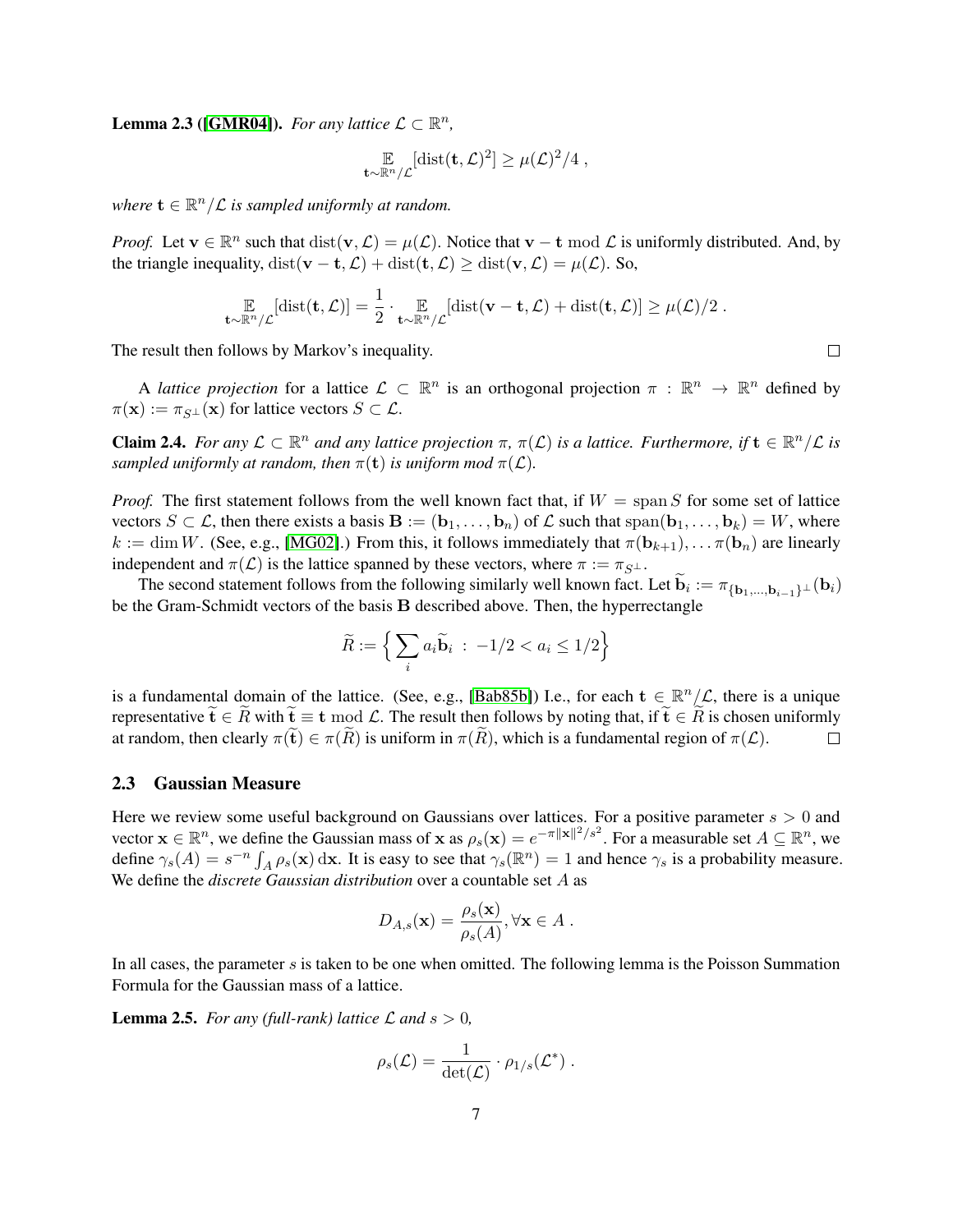We will also need Banaszczyk's celebrated lemma [\[Ban93,](#page-18-4) Lemma 1.5].

<span id="page-8-5"></span>**Lemma 2.6 ([\[Ban93\]](#page-18-4)).** *For any lattice*  $\mathcal{L} \subset \mathbb{R}^n$ *, shift vector*  $\mathbf{t} \in \mathbb{R}^n$ *, and*  $r \geq 1/2$ √ 2π*,*

$$
\rho((\mathcal{L}+\mathbf{t})\setminus\sqrt{n}B_2^n)\leq (\sqrt{2\pi er^2}e^{-\pi r^2})^n\cdot\rho(\mathcal{L}).
$$

Micciancio and Regev introduced a lattice parameter called the smoothing parameter. For an ndimensional lattice L and  $\varepsilon > 0$ , the *smoothing parameter*  $\eta_{\varepsilon}(\mathcal{L})$  is defined as the smallest s such that  $\rho_{1/s}(\mathcal{L}^*) \leq 1+\varepsilon$ . The motivation for defining smoothing parameter comes from the following two facts [\[MR04\]](#page-20-9).

<span id="page-8-4"></span>**Claim 2.7.** For any lattice  $\mathcal{L} \subset \mathbb{R}^n$ , shift vector  $\mathbf{t} \in \mathbb{R}^n$ ,  $\varepsilon \in (0,1)$ , and parameter  $s \geq \eta_{\varepsilon}(\mathcal{L})$ ,

$$
\frac{1-\varepsilon}{1+\varepsilon}\cdot\rho_s(\mathcal{L})\leq\rho_s(\mathcal{L}-\mathbf{t})\leq\rho_s(\mathcal{L}).
$$

<span id="page-8-3"></span>**Lemma 2.8.** *For any lattice*  $\mathcal{L}, \mathbf{c} \in \mathbb{R}^n$  *and*  $s \geq \eta_{\varepsilon}(\mathcal{L})$ *,* 

<span id="page-8-2"></span> $\Delta((D_s \mod B), U(\mathbb{R}^n/\mathcal{L})) \leq \varepsilon/2$ ,

where  $D_s$  is the continuous Gaussian distribution with parameter  $s$  and  $U(\mathbb{R}^n/\mathcal{L})$  denotes the uniform distribution over  $\mathbb{R}^n/\mathcal{L}$ .

We use the following epsilon-decreasing tool which has been introduced in [\[CDLP13\]](#page-19-15).

**Lemma 2.9** (**[\[CDLP13\]](#page-19-15), Lemma 2.4).** *For any lattice*  $\mathcal{L} \subset \mathbb{R}^n$  *and any*  $0 < \varepsilon' \leq \varepsilon < 1$ *,* 

$$
\eta_{\varepsilon'}(\mathcal{L}) \leq \sqrt{\log(1/\varepsilon')/\log(1/\varepsilon)} \cdot \eta_{\varepsilon}(\mathcal{L}) \ .
$$

*Proof.* We may assume without loss of generality that  $\eta_{\varepsilon}(\mathcal{L}) = 1$ . Notice that this implies that  $\lambda_1(\mathcal{L}^*) \geq$  $\sqrt{\log(1/\varepsilon)/\pi}$ . Then, for any  $s \geq 1$ ,

$$
\rho_{1/s}(\mathcal{L}^*\setminus\{\mathbf{0}\})=\sum \exp(-\pi(s^2-1)\|\mathbf{w}\|^2)\cdot\rho(\mathbf{w})\leq \exp(-\pi(s^2-1)\lambda_1(\mathcal{L})^2)\rho(\mathcal{L}^*\setminus\{\mathbf{0}\})\leq \varepsilon^{s^2}.
$$

Setting  $s := \sqrt{\log(1/\varepsilon')/\log(1/\varepsilon)}$  gives the result.

<span id="page-8-0"></span>**Lemma 2.10.** *For any lattice*  $\mathcal{L} \subset \mathbb{Q}^n$  *with basis* **B** *whose bit length is*  $\beta$  *and any*  $\varepsilon \in (0, 1/2)$ *, we have*  $\eta_{\varepsilon}(\mathcal{L}(\mathbf{B})) \leq 2^{\text{poly}(\beta)} \sqrt{\log(1/\varepsilon)}, \text{ and } \lambda_n(\mathcal{L}) \leq 2\mu(\mathcal{L}) \leq 2^{\text{poly}(\beta)}.$ 

#### 2.4 Sampling from the Discrete Gaussian

For any  $\mathbf{B} = (\mathbf{b}_1, \dots, \mathbf{b}_n) \in \mathbb{R}^{n \times n}$ , let

$$
\|\mathbf{B}\| := \max_{i} \|\pi_{\{\mathbf{b}_1,\dots,\mathbf{b}_{i-1}\}^{\perp}}(\mathbf{b}_i)\|,
$$

i.e.,  $\|\vec{B}\|$  is the length of the longest Gram-Schmidt vector of B.

<span id="page-8-1"></span>We recall the following result from a sequence of works due to Klein [\[Kle00\]](#page-20-14); Gentry, Peikert, and Vaikuntanathan [\[GPV08\]](#page-19-10); and Brakerski et al. [\[BLP](#page-19-17)+13].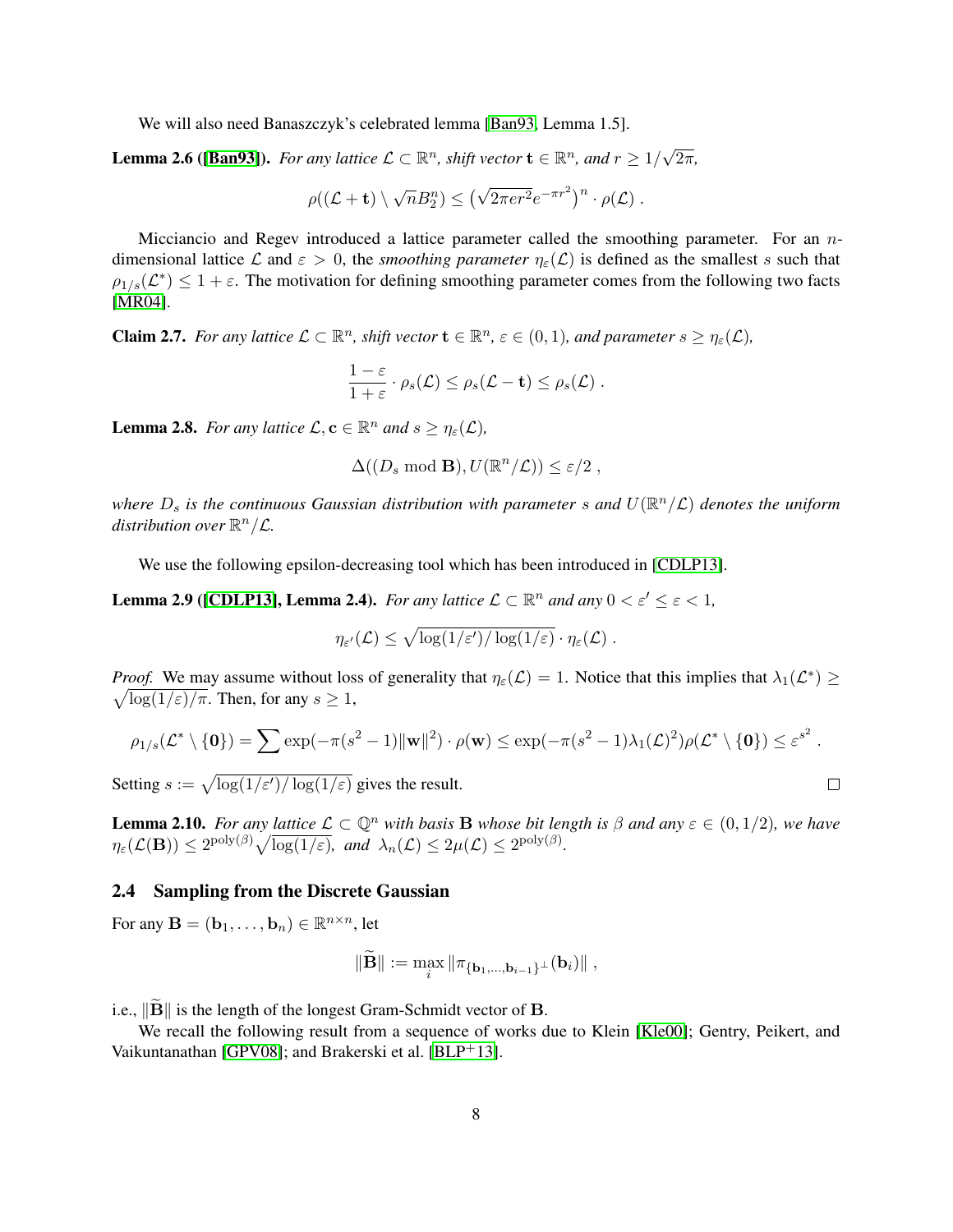**Theorem 2.11.** *There is an efficient algorithm that takes as input a basis*  $\mathbf{B} \in \mathbb{Q}^{n \times n}$  *and any parameter*  $s \geq ||\widetilde{\mathbf{B}}||\sqrt{\log n}$  and outputs a sample from  $D_{\mathcal{L},s}$ , where  $\mathcal{L} \subset \mathbb{R}^n$  is the lattice generated by  $\mathbf{B}$ .

<span id="page-9-3"></span>**Corollary 2.12.** *There is an efficient algorithm that takes as input a (basis for a) lattice*  $\mathcal{L} \subset \mathbb{Q}^n$  *and parameter*  $s \geq 2^n \eta_{\varepsilon}(\mathcal{L})$  *and outputs a sample from*  $D_{\mathcal{L},s}$ *.* 

*Proof.* Combine the above with the celebrated LLL algorithm [\[LLL82\]](#page-20-3), which in particular allows us to find a basis for  $\mathcal L$  with  $\|\widetilde{\mathbf{B}}\| \leq 2^{n/2} \eta_{\varepsilon}(\mathcal L)$ .  $\Box$ 

We also need the following result, which is implicit in [\[Ban93\]](#page-18-4). See, e.g., [\[DR16\]](#page-19-14) for a proof.

<span id="page-9-0"></span>**Lemma 2.13.** *For any lattice*  $\mathcal{L} \subset \mathbb{R}^n$  *and*  $\varepsilon \in (0, 1/2)$ *,* 

$$
\lambda_n(\mathcal{L}) \leq 2\mu(\mathcal{L}) \leq \sqrt{n} \cdot \eta_{\varepsilon}(\mathcal{L}) \ .
$$

In particular, there exists a basis  $\mathbf{B}$  of  $\mathcal L$  with  $\|\widetilde{\mathbf{B}}\| \leq \lambda_n(\mathcal L) \leq \sqrt{n} \cdot \eta_{1/2}(\mathcal L).$ 

<span id="page-9-2"></span>**Corollary 2.14.** For any lattice  $\mathcal{L} \subset \mathbb{Q}^n$  with basis **B**, there exists preprocessing P whose size is polynomial in the bit length of  ${\bf B}$  and an efficient algorithm that, on input  $P$  and  $s\geq\sqrt{n\log n}\cdot\eta_{1/2}(\mathcal L)$  outputs a sample *from*  $D_{\mathcal{L},s}$ *.* 

*Proof.* By [Lemma 2.13,](#page-9-0) there exists a basis B' with  $\|\widetilde{B'}\| \leq \sqrt{n} \cdot \eta_{1/2}(\mathcal{L})$ . By [Lemma 2.10,](#page-8-0) the bit length of  $B'$  is polynomial in the bit length of B. We use this as our preprocessing P. The result then follows by [Theorem 2.11.](#page-8-1)  $\Box$ 

#### 2.5 Computational Problems

Here we define two promise problems that will be considered in this paper.

**Definition 2.15 (Covering Radius Problem).** For any approximation factor  $\gamma = \gamma(n) > 1$ , an instance of  $\gamma$ -GapCRP is a (basis for a) lattice  $\mathcal{L} \subset \mathbb{Q}^n$ . It is a YES instance if  $\mu(\mathcal{L}) \leq 1$  and a NO instance if  $\mu(\mathcal{L}) > \gamma$ .

**Definition 2.16 (Smoothing Parameter Problem).** For any approximation factor  $\gamma = \gamma(n) \ge 1$  and  $\varepsilon =$  $\varepsilon(n) > 0$ , an instance of  $\gamma$ -GapSPP<sub> $\varepsilon$ </sub> is a (basis for a) lattice  $\mathcal{L} \subset \mathbb{Q}^n$ . It is a YES instance if  $\eta_{\varepsilon}(\mathcal{L}) \le 1$  and a NO instance if  $\eta_{\varepsilon}(\mathcal{L}) > \gamma$ .

We will need the following result from [\[CDLP13\]](#page-19-15).

<span id="page-9-4"></span>Theorem 2.17. *For any*  $\varepsilon \in (0,1/2)$ ,  $\gamma$ -GapSPP<sub> $\varepsilon$ </sub> is in SZK for  $\gamma = O(1+\sqrt{\log(1/\varepsilon)/\log(n)})$ .<sup>[4](#page-9-1)</sup>

#### 2.6 Noninteractive Proof Systems

**Definition 2.18 (Noninteractive Proof System).** A pair  $(P, V)$  is a *noninteractive proof system* for a promise problem  $\Pi = (\Pi^{YES}, \Pi^{NO})$  if P is a (possibly unbounded) algorithm and V is a polynomial-time algorithm such that

• *Completeness:* for every  $x \in \Pi_n^{\text{YES}}, \Pr[V(x, r, P(x, r)) \text{ accepts}] \ge 1 - \varepsilon$ ; and

<span id="page-9-1"></span><sup>&</sup>lt;sup>4</sup>In [\[CDLP13\]](#page-19-15), this result is proven only for  $\varepsilon < 1/3$ . However, it is immediate from, e.g., [Lemma 2.9](#page-8-2) that the result can be extended to any  $\varepsilon < 1/2$ .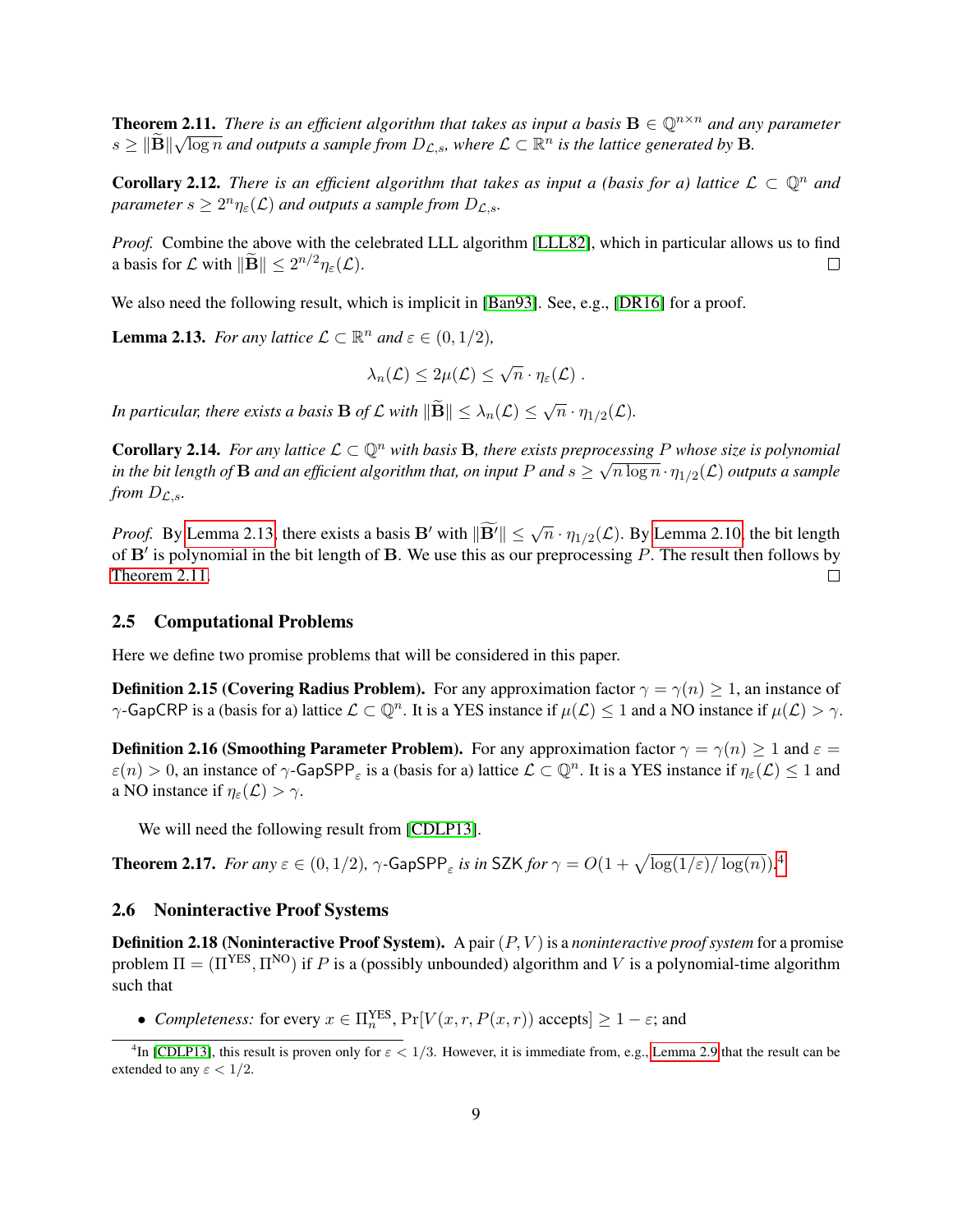• *Soundness:* for every  $x \in \Pi_n^{\text{NO}}$ ,  $\Pr[\exists \pi : V(x, r, \pi) \text{ accepts}] \le \varepsilon$ ,

where n is the input length,  $\varepsilon = \varepsilon(n) \leq \text{negl}(n)$ , and the probabilities are taken over r, which is sampled uniformly at random from  $\{0,1\}^{\text{poly}(n)}$ .

A noninteractive proof system  $(P, V)$  for a promise problem  $\Pi = (\Pi^{YES}, \Pi^{NO})$  is *statistical zero knowledge* if there exists a probabilistic polynomial-time algorithm S (called a *simulator*) such that for all  $x \in \Pi^{YES}$ , the statistical distance between  $S(x)$  and  $(r, P(x, r))$  is negligible in n. The class of promise problems having noninteractive statistical zero-knowledge proof systems is denoted NISZK.

### 2.7 Probability

The *entropy* of a random variable  $X$  over a countable set  $S$  is given by

$$
H(X) := \sum_{a \in S} \Pr[X = a] \cdot \log_2(1/\Pr[X = a]) \ .
$$

We will also need the Chernoff-Hoeffding bound [\[Hoe63\]](#page-20-15).

<span id="page-10-0"></span>**Lemma 2.19 (Chernoff-Hoeffding bound).** Let  $X_1, \ldots, X_m \in [0,1]$  be independent and identically dis*tributed random variables with*  $\overline{X} := \mathbb{E}[X_i]$ *. Then, for any s*  $> 0$ *,* 

$$
\Pr\left[m\overline{X} - \sum X_i \ge s\right] \le \exp(-s^2/(2m)) \; .
$$

Finally, we will need a minor variant of the above inequality.

<span id="page-10-1"></span>**Lemma 2.20.** *Let*  $X_1, \ldots, X_m \in \mathbb{R}$  *be independent (but not necessarily identically distributed) random variables. Suppose that there exists an*  $\alpha > 0$  *and*  $s > 0$  *such that for any*  $r > 0$ *,* 

$$
\Pr[|X_i| \ge r] \le \alpha \exp(-r^2/s^2).
$$

*Then, for any*  $r > 0$ *,* 

$$
\Pr\left[\sum X_i^2 \ge r\right] \le (1+\alpha)^m \exp(-r/(2s^2)) \; .
$$

*Proof.* For any index *i*, we have

$$
\mathbb{E}[\exp(X_i^2/(2s^2))] = 1 + \frac{1}{s^2} \cdot \int_0^\infty r \exp(r^2/(2s^2)) \Pr[|X_i| \ge r] dr
$$
  

$$
\le 1 + \frac{\alpha}{s^2} \cdot \int_0^\infty r \exp(-r^2/(2s^2)) dr
$$
  

$$
= 1 + \alpha.
$$

Since the  $X_i$  are independent, it follows that

$$
\mathbb{E}\left[\exp\left(\sum X_i^2/(2s^2)\right)\right] = \mathbb{E}\left[\prod_i \exp(X_i^2/(2s^2))\right] \le (1+\alpha)^m.
$$

The result then follows by Markov's inequality.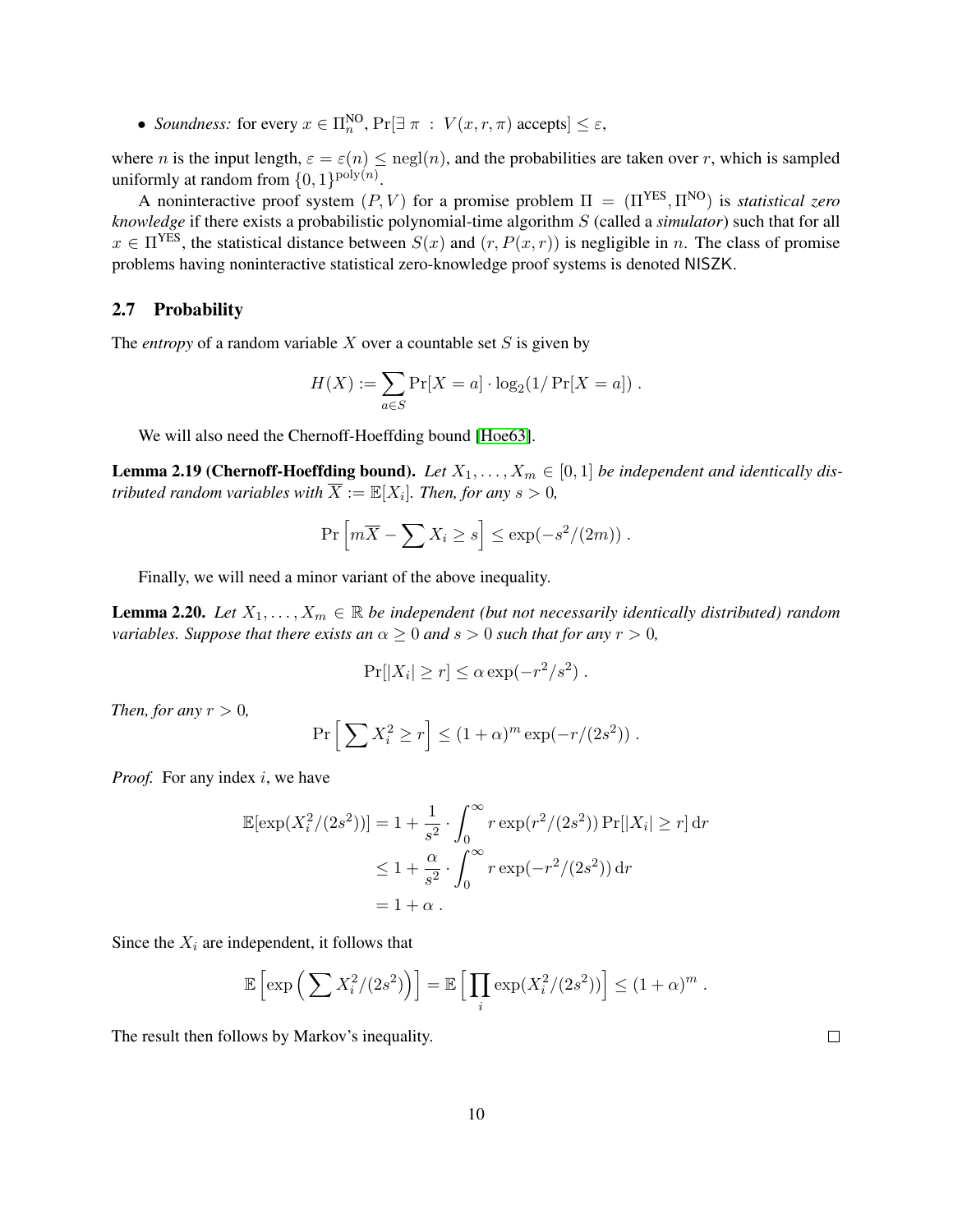# <span id="page-11-0"></span>3 Two NISZK Proofs for GapSPP

Recall the definition

$$
\eta_{\det}(\mathcal{L}):=\max_{\pi}\det(\pi(\mathcal{L}))^{1/\operatorname{rank}(\pi(\mathcal{L}))}
$$

.

We will also need the following definition from [\[DR16\]](#page-19-14),

$$
C_{\eta}(n) := \sup_{\mathcal{L}} \frac{\eta_{1/2}(\mathcal{L})}{\eta_{\text{det}}(\mathcal{L})},
$$

where the supremum is taken over all lattices  $\mathcal{L} \subset \mathbb{R}^n$ . In this notation, [Theorem 1.6](#page-4-1) is equivalent to the inequality

$$
C_{\eta}(n) \le 10(\log n + 2) .
$$

We note that the true value of  $C_{\eta}(n)$  is still not known. (In particular, the best lower bound is  $C_{\eta}(n) \geq$  $\sqrt{\log(n)/\pi} + o(1)$ , which follows from the fact that  $\eta_{1/2}(\mathbb{Z}^n) = \sqrt{\log(n)/\pi} + o(1)$ .) We therefore state our results in terms of  $C_n(n)$ .

#### <span id="page-11-2"></span>3.1 An Explicit Proof System

We first consider the NISZK proof system for  $\sqrt{n}$ -coGapSVP due to [\[PV08\]](#page-21-4), shown in [Figure 1.](#page-11-1) We show that this is actually also a NISZK proof system for  $O(\sqrt{\log(1/\varepsilon)} \cdot \log n)$ -GapSPP<sub> $\varepsilon$ </sub> for negligible  $\varepsilon$ . (In [Section 3.2,](#page-13-0) we show a different proof system that works for all  $\varepsilon \in (0, 1/2)$ , also with an approximation factor of  $O(\log(n)\sqrt{\log(1/\varepsilon)}).$ 

NISZK proof system for GapSPP.

<span id="page-11-1"></span>**Common Input:** A basis **B** for a lattice  $\mathcal{L} \subset \mathbb{Q}^n$ .

**Random Input :** m vectors  $\mathbf{t}_1, \ldots, \mathbf{t}_m \in \mathcal{P}(\mathbf{B})$ , sampled uniformly at random.

**Prover** P: Sample m vectors  $e_1, \ldots, e_m \in \mathbb{R}^n$  independently from  $D_{\mathcal{L}+t_i}$ , and output them as the proof.

**Verifier**  $V$ : Accept if and only if  $\mathbf{e}_i \equiv \mathbf{t}_i \bmod L$  for all  $i$  *and*  $\|\sum \mathbf{e}_i \mathbf{e}_i^T\| \leq 3m$ .

Figure 1: The non-interactive zero-knowledge proof system for GapSPP, where  $m := 100n$ .

**Theorem 3.1.** *For any*  $\varepsilon \leq$   $\mathrm{negl}(n)$ ,  $\gamma$ -GapSPP<sub> $\varepsilon$ </sub> *is in* NISZK *for* 

$$
\gamma := O(C_{\eta}(n)\sqrt{\log(1/\varepsilon)}) \le O(\log(n)\sqrt{\log(1/\varepsilon)})
$$

*via the proof system shown in [Figure 1.](#page-11-1)*

We will prove in turn that the proof system is statistical zero knowledge, complete, and sound. In fact, the proofs of statistical zero knowledge and completeness are nearly identical to the corresponding proofs in [\[PV08\]](#page-21-4).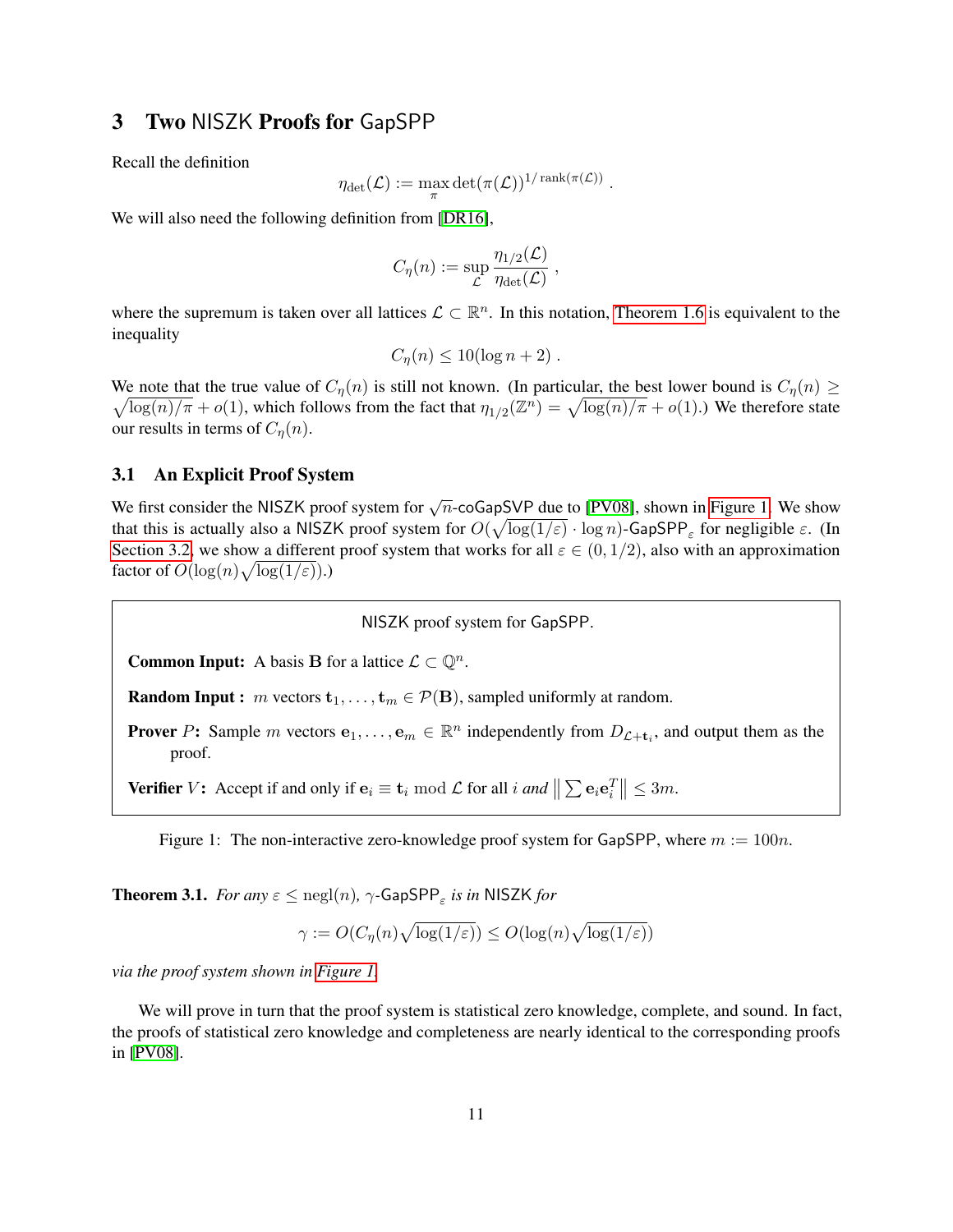To prove the zero-knowledge property of the proof system, we consider the simulator that behaves as follows. Let  $e_1, \ldots, e_m \in \mathbb{R}^m$  be sampled independently from the continuous Gaussian centered at 0. Let  $t_1, \ldots, t_m \in \mathcal{P}(\mathbf{B})$  such that  $\mathbf{e}_i \equiv \mathbf{t}_i \bmod \mathcal{L}$ . The simulator then outputs  $t_1, \ldots, t_m$  as the random input and  $e_1, \ldots, e_m$  as the proof.

**Lemma 3.2 (Statistical zero knowledge).** *For any*  $\varepsilon \in (0,1)$  *and lattice*  $\mathcal{L} \subset \mathbb{Q}^n$  *with*  $\eta_{\varepsilon}(\mathcal{L}) \leq 1$ *, the output of the simulator described above is within statistical distance* εm *of honestly generated random input and an honestly generated proof as in [Figure 1.](#page-11-1) In particular, the proof system in [Figure 1](#page-11-1) is statistical zero knowledge for negligible* ε*.*

*Proof.* Notice that, conditioned on the random input  $t_i$ , the distribution of  $e_i$  is exactly  $D_{\mathcal{L}+t_i,s}$ . So, we only need to show that the random input  $\mathbf{t}_1, \dots, \mathbf{t}_m \in \mathcal{P}(\mathbf{B})$  chosen by the simulator is within statistical distance  $\varepsilon$ m of uniform. Indeed, this follows from [Lemma 2.8](#page-8-3) and the union bound.  $\Box$ 

The proof of completeness is a bit tedious and nearly identical to proofs of similar statements in [\[AR04,](#page-18-1) [PV08,](#page-21-4) [DR16\]](#page-19-14). We include a proof in [Appendix A.](#page-21-6)

<span id="page-12-1"></span>**Lemma 3.3 (Completeness).** For any lattice  $\mathcal{L} \subset \mathbb{Q}^n$  with  $\eta_{1/2}(\mathcal{L}) \leq 1$ , the proof given in [Figure 1](#page-11-1) will be *accepted except with negligible probability. I.e., the proof system is complete.*

Soundness. We now show the soundness of the proof system shown in [Figure 1,](#page-11-1) using [Theorem 1.6.](#page-4-1) We note that [\[DR16\]](#page-19-14) contains an implicit proof of a very similar result in a different context. (Dadush and Regev conjectured a form of [Theorem 1.6](#page-4-1) and showed a number of implications [\[DR16\]](#page-19-14). In particular, they showed that with non-negligible probability over a *single* uniformly random shift  $\mathbf{t} \in \mathbb{R}^n/\mathcal{L}$ , there is no list of vectors  $e_1, \ldots, e_m \in \mathcal{L} + t$  with small covariance.)

<span id="page-12-0"></span>**Theorem 3.4.** For any lattice  $\mathcal{L} \subset \mathbb{R}^n$  with basis **B** satisfying  $\eta_{1/2}(\mathcal{L}) \geq 100C_\eta(n)$  (and in particular  $a$ ny lattice with  $\eta_{1/2}(\mathcal{L}) \geq 1000(\log(n)+2)$ ), if  $\mathbf{t}_1,\ldots,\mathbf{t}_m$  are sampled uniformly from  $\mathbb{R}^n/\mathcal{L}$ , then the *probability that there exists any proof*  $e_1, \ldots, e_m$  *with*  $e_i \equiv t \mod L$  *and* 

$$
\left\| \sum \mathbf{e}_i \mathbf{e}_i^T \right\| \leq 3m
$$

*is at most*  $\exp(-\Omega(m^2)).$ 

*Proof.* By the definition of  $C_\eta(n)$  there is a lattice projection  $\pi$  such that  $\det(\pi(\mathcal{L})) \geq 100^k$ , where  $k := \text{rank}(\pi(\mathcal{L}))$ . For any  $\mathbf{e}_1, \dots, \mathbf{e}_m$  with  $\mathbf{e}_i \equiv \mathbf{t}_i \bmod \mathcal{L}$ , we have

$$
\left\| \sum \mathbf{e}_i \mathbf{e}_i^T \right\| \ge \left\| \sum \pi(\mathbf{e}_i) \pi(\mathbf{e}_i)^T \right\|
$$
  
\n
$$
\ge \frac{1}{k} \text{Tr} \left( \sum \pi(\mathbf{e}_i) \pi(\mathbf{e}_i)^T \right)
$$
  
\n
$$
= \frac{1}{k} \sum \|\pi(\mathbf{e}_i)\|^2
$$
  
\n
$$
\ge \frac{1}{k} \sum \text{dist}(\pi(\mathbf{t}_i), \pi(\mathcal{L}))^2,
$$

where the first inequality on the spectral norms follows from the fact that  $\langle \mathbf{u}, \pi(\mathbf{e}_i) \rangle = \langle \pi(\mathbf{u}), \pi(\mathbf{e}_i) \rangle$  and  $\|\pi(\mathbf{u})\| \leq \|\mathbf{u}\|$ ; the second inequality follows from the fact that the spectral norm is the largest eigenvalue and the trace is the sum of the  $k$  eigenvalues; and the equality is by definition of trace.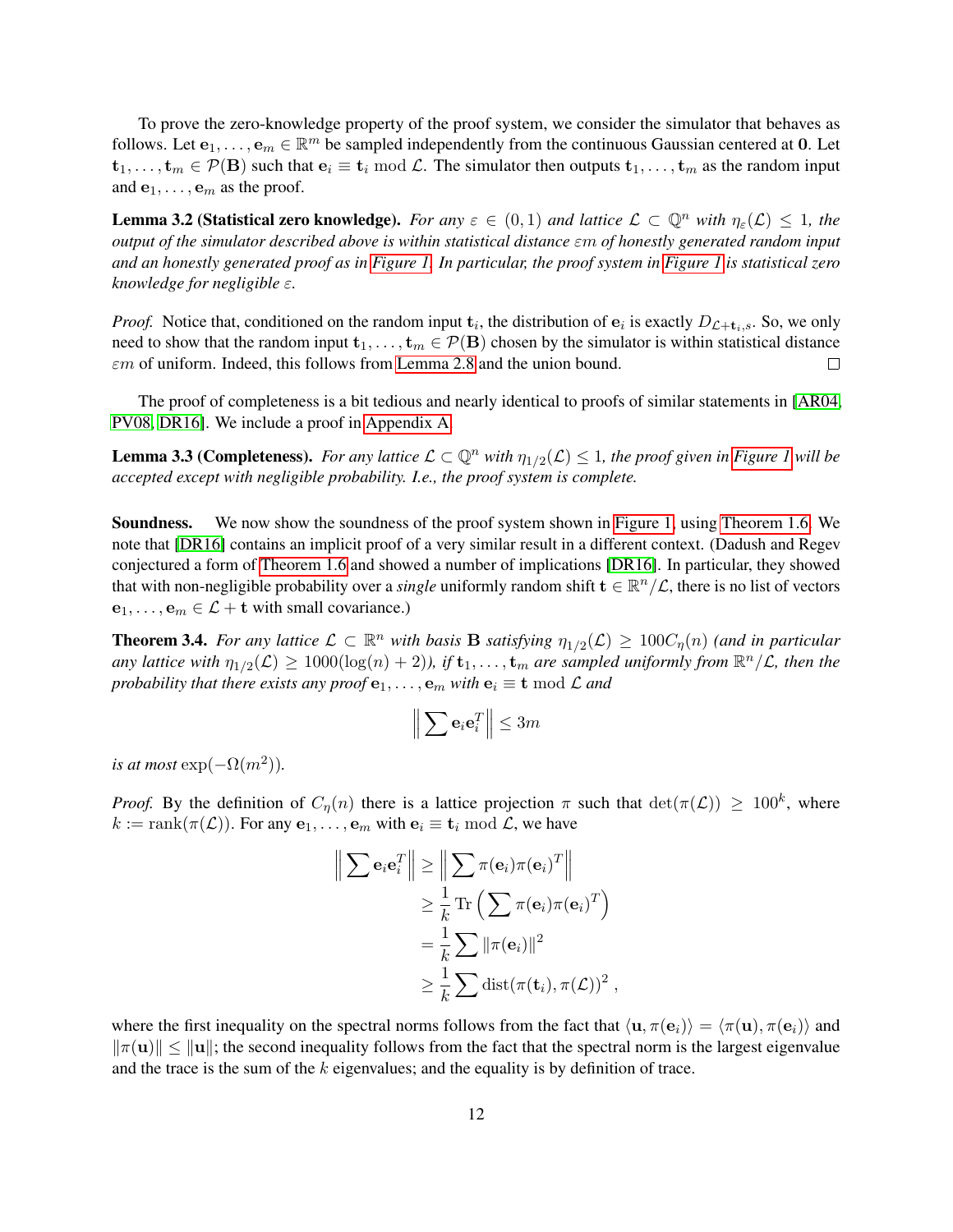Now by [Claim 2.4,](#page-7-1)  $\pi(t_i)$  is uniformly distributed mod  $\pi(\mathcal{L})$ , and therefore by [Lemma 2.3,](#page-6-0)

$$
\mathbb{E}[\mathrm{dist}(\pi(\mathbf{t}_i), \pi(\mathcal{L}))^2] \geq \mu(\pi(\mathcal{L}))^2/4.
$$

Furthermore, since the  $t_i$  are independent and identically distributed with dist $(\pi(t_i), \pi(\mathcal{L})) \leq \mu(\pi(\mathcal{L}))$ , we can apply the Chernoff-Hoeffding bound [\(Lemma 2.19\)](#page-10-0) to get

$$
\Pr\left[\sum \text{dist}(\pi(\mathbf{t}_i), \pi(\mathcal{L}))^2 \leq m\mu(\pi(\mathcal{L}))^2/5\right] \leq \exp(-Cm^2) .
$$

The result follows by noting that  $\mu(\pi(\mathcal{L}))^2/(5k) \geq 3$  by [Claim 2.1,](#page-6-1) together with the fact that  $\det(\pi(\mathcal{L})) \geq$  $100^k$ .  $\Box$ 

**Corollary 3.5 (Soundness).** For any  $\varepsilon \in (0, 1/2)$  and lattice  $\mathcal{L} \subset \mathbb{R}^n$  with basis **B** satisfying  $n \ge 2$  and  $\eta_\varepsilon(\mathcal{L})\geq 100C_\eta(n)\sqrt{\log(1/\varepsilon)}$  (and in particular any lattice with  $\eta_\varepsilon(\mathcal{L})\geq 1000(\log(n)+2)\sqrt{\log(1/\varepsilon)}$ ), if  $t_1, \ldots, t_m$  are sampled uniformly from  $\mathcal{P}(B)$ , then the probability that there exists a proof  $e_1, \ldots, e_m$  with  $e_i \equiv t \mod \mathcal{L}$  *and* 

$$
\left\| \sum \mathbf{e}_i \mathbf{e}_i^T \right\| \leq 3m
$$

is at most  $\exp(-\Omega(m^2))$ . In other words, the proof system in [Figure 1](#page-11-1) is  $\exp(-\Omega(m^2))$ -statistically sound.

*Proof.* By [Lemma 2.9,](#page-8-2) we have  $\eta_{1/2} \ge 100C_n(n)$ , and the result follows from [Theorem 3.4.](#page-12-0)  $\Box$ 

Making the prover efficient. Finally, following [\[PV08\]](#page-21-4) we observe that the prover in the proof system shown in [Figure 1](#page-11-1) can be made efficient if we relax the approximation factor. In particular, if  $\eta_{\varepsilon}(\mathcal{L}) \leq$  $1/\sqrt{n \log n}$ , then by [Corollary 2.14,](#page-9-2) there is in fact an efficient prover. [Theorem 1.2](#page-3-1) then follows immediately from the above analysis.

#### <span id="page-13-0"></span>3.2 A Proof via Entropy Approximation

We recall from Goldreich, Sahai, and Vadhan [\[GSV99\]](#page-20-2) the Entropy Approximation problem, which asks us to approximate the entropy of the distribution obtained by calling some input circuit  $\mathcal C$  on the uniform distribution over its input space. In particular, we recall that [\[GSV99\]](#page-20-2) proved that this problem is NISZK-complete. (Formally, we only need the fact that Entropy Approximation is in NISZK.)

**Definition 3.6.** An instance of the Entropy Approximation problem is a circuit C and an integer k. It is a YES instance if  $H(C(U)) > k + 1$  and a NO instance if  $H(C(U)) < k - 1$ , where U is the uniform distribution on the input space of  $C$ .

#### Theorem 3.7 ([\[GSV99\]](#page-20-2)). *Entropy Approximation is* NISZK*-complete.*

In the rest of this section, we show a Karp reduction from  $O(\log(n)\sqrt{\log(1/\varepsilon)})$ -GapSPP<sub> $\varepsilon$ </sub> to Entropy Approximation. I.e., we give an efficient algorithm that takes as input a basis for a lattice  $\mathcal L$  and outputs a circuit  $\mathcal{C}_{\mathcal{L}}$  such that (1) if  $\eta_{\varepsilon}(\mathcal{L}) \leq 1$ , then  $H(\mathcal{C}_{\mathcal{L}}(U))$  is large; but (2) if  $\eta_{\varepsilon}(\mathcal{L}) \geq C \log(n) \sqrt{\log(1/\varepsilon)}$ , then  $H(\mathcal{C}_{\mathcal{L}}(U))$  is small.

Intuitively, we want to use a circuit that samples from the *continuous* Gaussian with parameter one modulo the lattice L. Then, by [Claim 2.7,](#page-8-4) if  $\eta_{\varepsilon}(\mathcal{L}) \leq 1$ , the resulting distribution will be nearly uniform over  $\mathbb{R}^n/\mathcal{L}$ . On the other hand, we know that, with high probability, the continuous Gaussian lies in a set of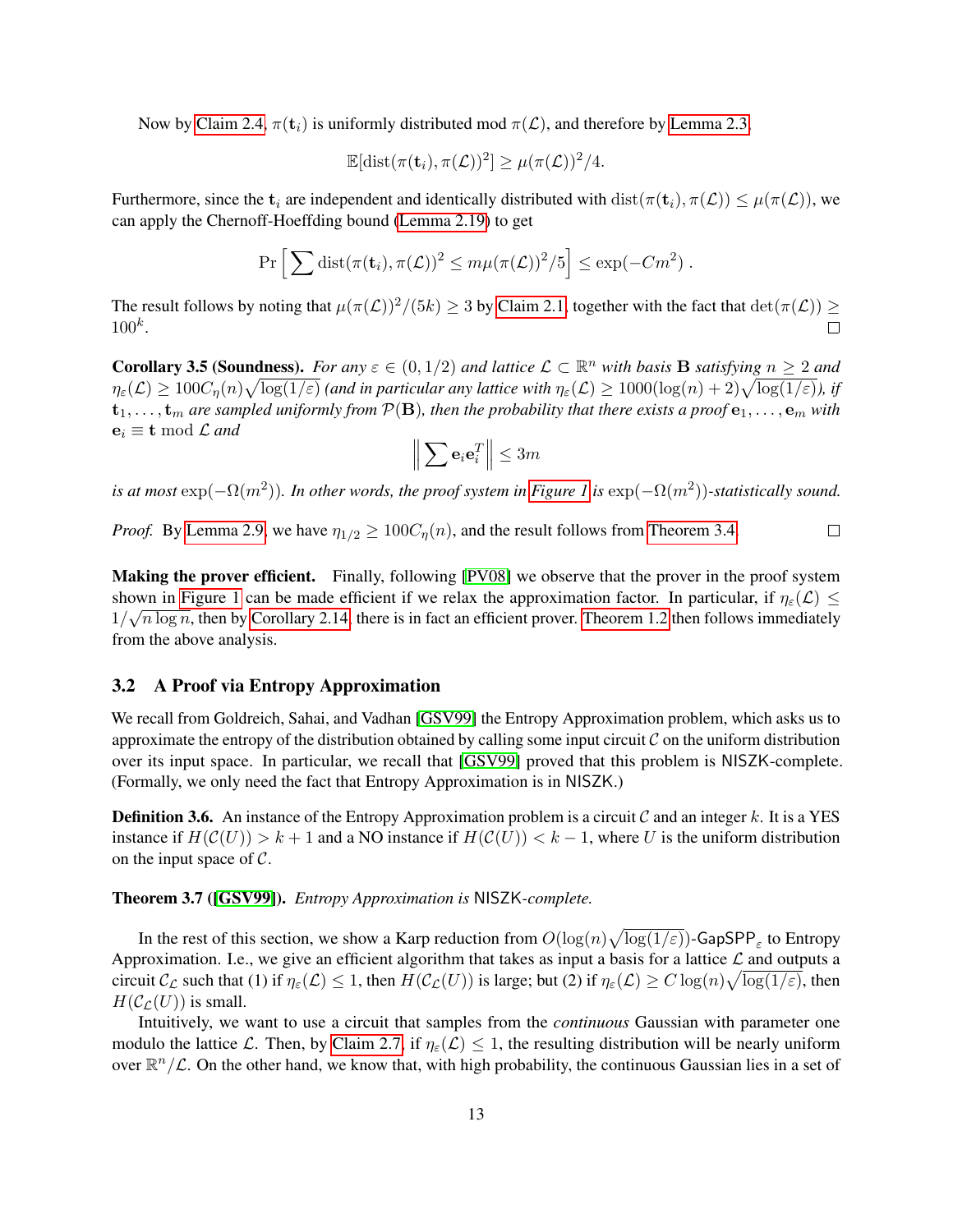volume roughly one. And, by definition, if  $\eta_\varepsilon(\mathcal{L}) \ge \Omega(C_\eta(n)\sqrt{\log(1/\varepsilon)})$ , then there exists a projection  $\pi$ such that, say,  $vol(\pi(\mathbb{R}^n/\mathcal{L})) = det(\pi(\mathcal{L})) \ge 100$ . Therefore, the projected Gaussian lies in a small fraction of  $\pi(\mathbb{R}^n/\mathcal{L})$  with high probability.

To make this precise, we must discretize  $\mathbb{R}^n/\mathcal{L}$  appropriately to, say,  $(\mathcal{L}/q)/\mathcal{L}$  for some large integer  $q > 1$  and sample from a discretized version of the continuous Gaussian. Naturally, we choose  $D_{\mathcal{L}/q}$ . The following theorem shows that  $D_{\mathcal{L}/q}$  mod  $\mathcal L$  lies in a small subset of  $(\mathcal L/q)/\mathcal L$  when  $\eta_{1/2}(\mathcal L)$  is large.

<span id="page-14-0"></span>**Theorem 3.8.** For any lattice  $\mathcal{L} \subset \mathbb{R}^n$  with sufficiently large n and integer  $q \geq 2^n(\eta_{2^{-n}}(\mathcal{L}) + \mu(\mathcal{L}))$ , if  $\eta_{1/2}(\mathcal{L})\geq 1000C_\eta(n)$  (and in particular if  $\eta_{1/2}(\mathcal{L})\geq 10^4(\log(n)+2)$ ), then there is a subset  $S\subset (\mathcal{L}/q)/\mathcal{L}$ *with*  $|S| \leq q^n/200$  *such that* 

$$
\Pr_{\mathbf{X} \sim D_{\mathcal{L}/q} \bmod \mathcal{L}}[\mathbf{X} \in S] \ge \frac{9}{10} .
$$

*Proof.* It is easy to see that  $D_{\mathcal{L}/q}$  is statistically close to the distribution obtained by sampling from a *continuous* Gaussian with parameter one and rounding to the closest vector in  $\mathcal{L}/q$ . (One must simply recall from [Lemma 2.6](#page-8-5) that nearly all of the mass of  $D_{L/q}$  lies in a ball of radius  $\sqrt{n}$  and notice that for such short points, shifts of size  $\mu(\mathcal{L}/q) < 2^{-n}$  have little effect on the Gaussian mass.) It therefore suffices to show that the above probability is at least  $19/20$  when **X** is sampled from this new distribution. We write CVP(t) for the closest vector in  $\mathcal{L}/q$  to t.

By assumption, there is a lattice projection  $\pi$  onto a k-dimensional subspace such that  $\det(\pi(\mathcal{L})) \geq 1000^k$ . Notice that  $\|\pi(\text{CVP(t)})\| \le \|\pi(\textbf{t})\| + \mu(\mathcal{L})/q \le \| \textbf{t} \| + 2^{-n}$  for any  $\textbf{t} \in \mathbb{R}^n$ . In particular, if **X** is sampled from a continuous Gaussian with parameter one,

$$
\Pr\left[\|\pi(\text{CVP}(\mathbf{X}))\|\geq \sqrt{k}\right] \leq \Pr\left[\|\pi(\mathbf{X})\| \geq \sqrt{k} - 2^{-n}\right] \leq \frac{1}{20},
$$

where we have applied [Lemma 2.20.](#page-10-1) But, by [Lemma 2.2,](#page-6-2) there are at most  $(q/200)^k$  points  $y \in (\pi(\mathcal{L})/q)/\pi(\mathcal{L})$  $\overline{k}B_2^k$ . Therefore, there are at most  $q^n/200^k \le q^n/200$  points  $y \in (\mathcal{L}/q)/\mathcal{L}$  with 19/20 of the mass, as needed.  $\Box$ 

<span id="page-14-1"></span>**Corollary 3.9.** For any lattice  $\mathcal{L} \subset \mathbb{R}^n$  with  $n \geq 2$ ,  $\varepsilon \in (0, 1/2)$ , and integer  $q \geq 2$ , let  $\mathbf{X} \sim D_{\mathcal{L}/q}$  mod  $\mathcal{L}$ . *Then,*

- 1. *if*  $\eta_{\varepsilon}(\mathcal{L}) \leq 1$ , then  $H(\mathbf{X}) > n \log_2 q 2$ ; but
- 2. if  $\eta_{\varepsilon}(\mathcal{L}) \geq 1000C_{\eta}(n) \cdot \sqrt{\log(1/\varepsilon)}$  (and in particular if  $\eta_{\varepsilon}(\mathcal{L}) \geq 10^4 \log(n) \sqrt{\log(1/\varepsilon)}$ ) and  $q \geq 10^4$  $2^{n}(\eta_{2^{-n}}(\mathcal{L}) + \mu(\mathcal{L}))$ , then  $H(\mathbf{X}) < n \log_2 q - 6$ .

*Proof.* Suppose that  $\eta_{\varepsilon}(\mathcal{L}) \leq 1$ . Then, by [Claim 2.7,](#page-8-4) for any  $y \in (\mathcal{L}/q)/\mathcal{L}$ ,

$$
\Pr_{\mathbf{X} \sim D_{\mathcal{L}/q} \bmod \mathcal{L}}[\mathbf{X} = \mathbf{y}] = \frac{\rho(\mathcal{L} + \mathbf{y})}{\rho(\mathcal{L}/q)} \le \frac{1+\varepsilon}{1-\varepsilon} \cdot \frac{1}{q^n} \ .
$$

It follows that

$$
H(D_{\mathcal{L}/q} \bmod \mathcal{L}) \ge n \log_2 q + \log_2(1-\varepsilon) - \log_2(1+\varepsilon) > n \log_2 q - 2,
$$

as needed.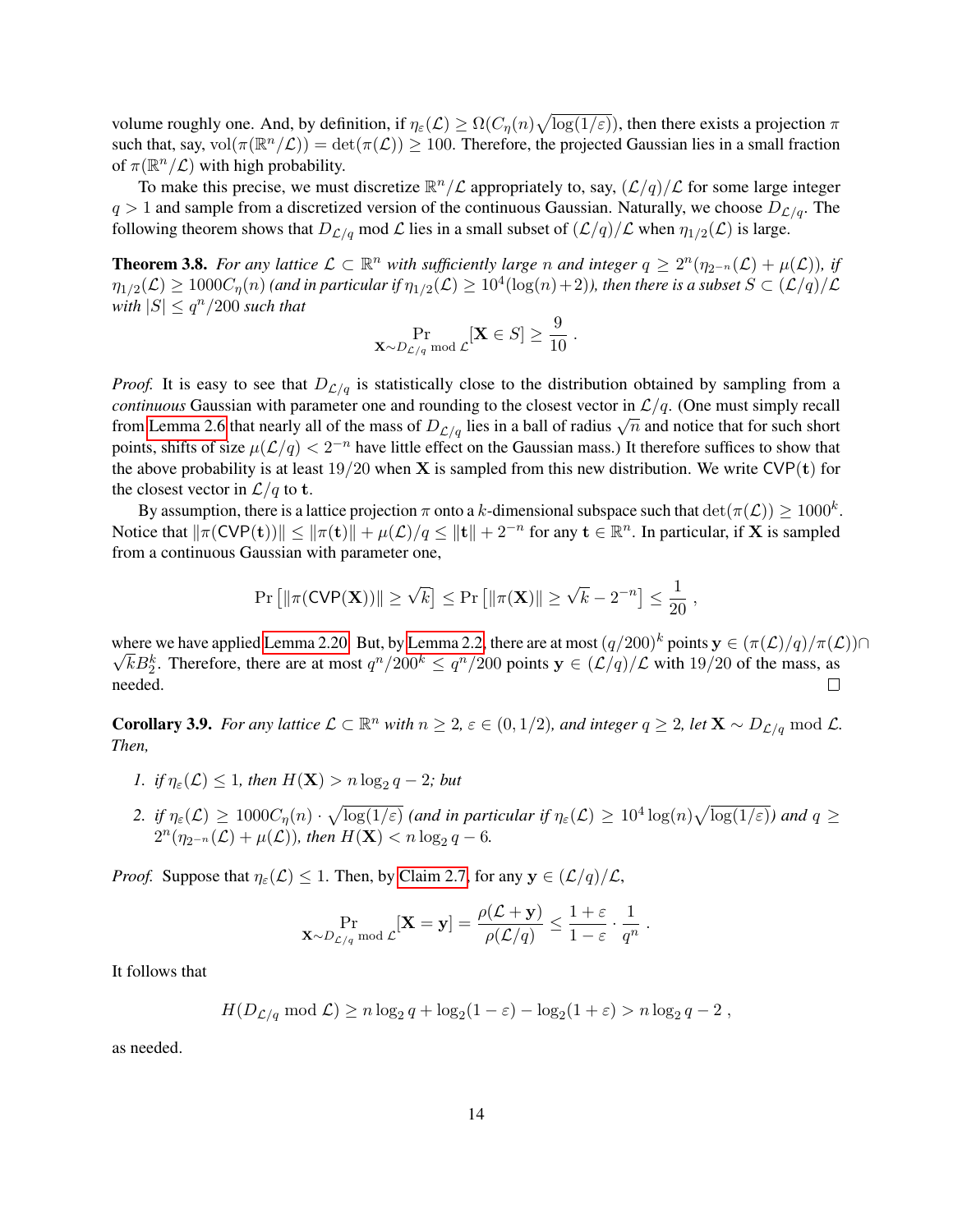Suppose, on the other hand, that  $\eta_{\varepsilon}(\mathcal{L}) \geq 1000C_{\eta}(n) \cdot \sqrt{\log(1/\varepsilon)}$  and  $q \geq 2^{n}(\eta_{2^{-n}}(\mathcal{L}) + \mu(\mathcal{L}))$ . By [Lemma 2.9,](#page-8-2)  $\eta_{1/2}(\mathcal{L}) \ge 1000C_{\eta}(n)$ , so that by [Theorem 3.8,](#page-14-0) there is a set S of size  $|S| = q^n/200$  with at least 9/10 of the mass of  $D_{\mathcal{L}/q}$  mod  $\mathcal{L}$ . Therefore,

$$
H(D_{\mathcal{L}/q} \bmod \mathcal{L}) \le \frac{9}{10} \cdot \log_2 |S| + \frac{1}{10} \cdot n \log_2 q < n \log_2 q - 6,
$$

as needed.

[Corollary 3.9](#page-14-1) shows that, in order to reduce  $O(\log(n)\sqrt{\log(1/\varepsilon)})$ -GapSPP<sub> $\varepsilon$ </sub> to Entropy Approximation, it suffices to construct a circuit that samples from  $D_{\mathcal{L}/q}$  mod  $\mathcal{L}$ . The main result of this section follows immediately from [Corollary 2.12.](#page-9-3)

**Theorem 3.10.** *There is an efficient Karp reduction from*  $\gamma$ -GapSPP<sub>ε</sub> to Entropy Approximation for

$$
\gamma := O(C_{\eta}(n)\sqrt{\log(1/\varepsilon)}) \leq O(\log(n)\sqrt{\log(1/\varepsilon)}) .
$$

 $and$   $any \in \in (0, 1/2)$ . I.e.,  $\gamma$ -GapSPP<sub> $\varepsilon$ </sub> is in NISZK.

*Proof.* The reduction behaves as follows on input  $\mathcal{L} \subset \mathbb{Q}^n$ . By [Lemma 2.10,](#page-8-0) we can find an integer  $q \geq 2$ with polynomial bit length that satisfies  $q \ge 2^n(\eta_{2^{-n}}(\mathcal{L}) + \mu(\mathcal{L}))$ . The reduction constructs the circuit  $\mathcal{C}_{\mathcal{L}/q}$ from [Corollary 2.12](#page-9-3) and outputs the modified circuit  $C_{(\mathcal{L}/q)/\mathcal{L}}$  that takes the output from  $C_{\mathcal{L}/q}$  and reduces it modulo *L*. It then outputs the Entropy Approximation instance  $(\mathcal{C}_{(\mathcal{L}/q)/\mathcal{L}}, k := n \log_2 q - 4)$ .

The running time is clear. Suppose that  $\eta_{\varepsilon}(\mathcal{L}) \leq 1$ . Then, by [Corollary 3.9,](#page-14-1)

$$
H(D_{\mathcal{L}/q} \bmod \mathcal{L}) > n \log_2 q - 2.
$$

Since the output of  $\mathcal{C}_{(\mathcal{L}/q)/\mathcal{L}}$  is statistically close to  $D_{\mathcal{L}/q}$  mod  $\mathcal{L}$ , it follows that  $H(\mathcal{C}_{(\mathcal{L}/q)/\mathcal{L}}(U)) > n \log_2 q$ 3, as needed.

If, on the other hand,  $\eta_{\varepsilon}(\mathcal{L}) \ge \Omega(C_{\eta}(n) \cdot \sqrt{\log(1/\varepsilon)})$ , then by [Corollary 3.9,](#page-14-1)

 $H(D_{\mathcal{L}/q} \mod \mathcal{L}) < n \log_2 q - 6$ .

Since the output of  $\mathcal{C}_{(\mathcal{L}/q)/\mathcal{L}}$  is statistically close to  $D_{\mathcal{L}/q}$  mod  $\mathcal{L}$ , it follows that  $H(\mathcal{C}_{(\mathcal{L}/q)/\mathcal{L}}(U)) < n \log_2 q$ 5.  $\Box$ 

# <span id="page-15-0"></span>4 A coNP Proof for  $O(\log n)$ -GapSPP

We will need the following result from [\[RS17\]](#page-21-5), which extends [Theorem 1.6](#page-4-1) to smaller  $\varepsilon$  by noting that  $\rho_{1/s}(\mathcal{L}^* \setminus {\bf{0}})$  decays at least as quickly as  $\rho_{1/s}(\lambda_1(\mathcal{L}^*))$ .

<span id="page-15-1"></span>**Theorem 4.1.** *For any lattice*  $\mathcal{L} \subset \mathbb{R}^n$  *and any*  $\varepsilon \in (0, 1/2)$ *,* 

$$
\eta_{\varepsilon}(\mathcal{L})^2 \leq C_{\eta}(n)^2 \eta_{\text{det}}(\mathcal{L})^2 + \frac{\log(1/\varepsilon)}{\pi \lambda_1(\mathcal{L}^*)^2} \leq 100(\log n + 2)^2 \eta_{\text{det}}(\mathcal{L})^2 + \frac{\log(1/\varepsilon)}{\pi \lambda_1(\mathcal{L}^*)^2}.
$$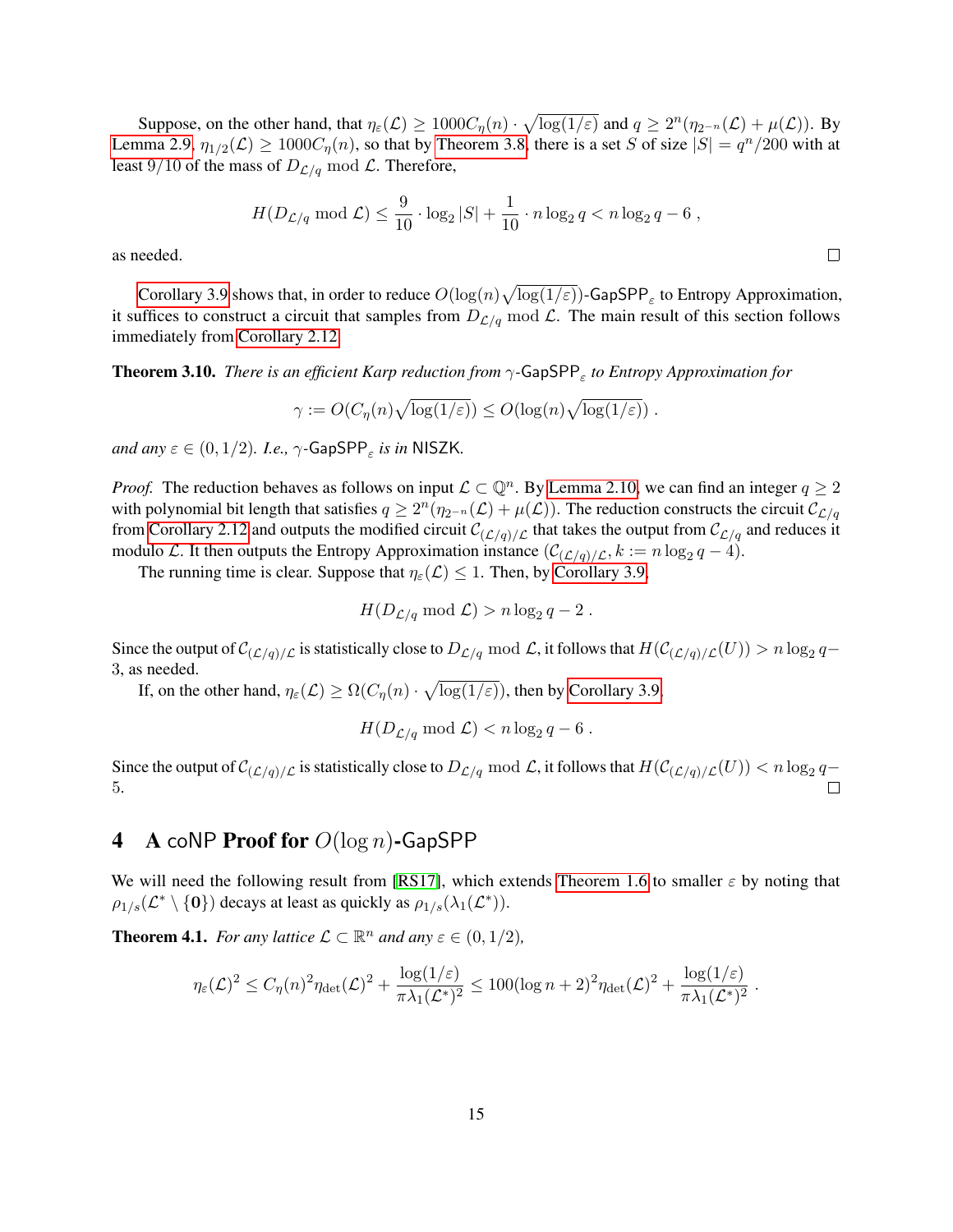*Proof.* We may assume without loss of generality that  $\eta_{\det}(\mathcal{L}) = 1$ . Then, by definition,  $\rho_{1/C_{\eta}(n)}(\mathcal{L}^*\setminus{\bf{0}}) \le$ 1/2. Therefore, for any  $s \geq C_{\eta}(n)$ ,

$$
\rho_{1/s}(\mathcal{L}^*) = 1 + \sum_{\mathbf{w} \in \mathcal{L}^* \setminus \{\mathbf{0}\}} \exp(-\pi (s^2 - C_\eta(n)^2) ||\mathbf{w}||^2) \rho_{1/C_\eta(n)}(\mathbf{w})
$$
  
\n
$$
\leq 1 + \sum_{\mathbf{w} \in \mathcal{L}^* \setminus \{\mathbf{0}\}} \exp(-\pi (s^2 - C_\eta(n)^2) \lambda_1 (\mathcal{L}^*)^2) \rho_{1/C_\eta(n)}(\mathbf{w})
$$
  
\n
$$
\leq 1 + \exp(-\pi (s^2 - C_\eta(n)^2) \lambda_1 (\mathcal{L}^*)^2) / 2 ,
$$

and the result follows.

<span id="page-16-0"></span>Next, we prove an easy lower bound with a similar form (by taking the average of two trivial lower bounds). **Lemma 4.2.** *For any lattice*  $\mathcal{L} \subset \mathbb{R}^n$  *and any*  $\varepsilon \in (0, 1/2)$ *,* 

$$
\eta_{\varepsilon}(\mathcal{L})^2 \geq \eta_{\text{det}}(\mathcal{L})^2/8 + \frac{\log(2/\varepsilon)}{2\pi\lambda_1(\mathcal{L}^*)^2} \ .
$$

*Proof.* First, note that  $\rho_{1/s}(\mathcal{L}^* \setminus \{0\}) \geq 2\rho_{1/s}(\lambda_1(\mathcal{L}^*))$ . Rearranging, we see that

$$
\eta_{\varepsilon}(\mathcal{L})^2 \geq \frac{\log(2/\varepsilon)}{\pi\lambda_1(\mathcal{L}^*)^2} \ .
$$

On the other hand, recall that for any lattice projection  $\pi$  onto a subspace  $W$ ,  $\det(\mathcal{L}^* \cap W) = 1/\det(\pi(\mathcal{L}))$ . I.e.,  $\eta_{\det}(\mathcal{L}) = \max_{\mathcal{L}' \subseteq \mathcal{L}^*} \det(\mathcal{L}')^{-1/\operatorname{rank}(\mathcal{L}')}$ . So, suppose  $s \leq \eta_{\det}(\mathcal{L})/2$ . Then, by [Lemma 2.5,](#page-7-0)

$$
\rho_{1/s}(\mathcal{L}^*) = \max_{\mathcal{L}' \subseteq \mathcal{L}^*} \rho_{1/s}(\mathcal{L}') \ge \max_{\mathcal{L}' \subseteq \mathcal{L}^*} s^{-\operatorname{rank}(\mathcal{L}')}/\det(\mathcal{L}') \ge 2.
$$

So,  $\eta_{\varepsilon}(\mathcal{L})^2 \ge \eta_1(\mathcal{L})^2 \ge \eta_{\text{det}}(\mathcal{L})^2/4$ . The result follows by taking the average of the two bounds.  $\Box$ 

The main theorem of this section now follows immediately.

<span id="page-16-2"></span>**Theorem 4.3.** *For any*  $\varepsilon \in (0, 1/2)$ ,  $\gamma$ -GapSPP<sub> $\varepsilon$ </sub> is in coNP for  $\gamma = O(C_{\eta}(n)) \leq O(\log n)$ .

*Proof.* Let  $\gamma := 2\sqrt{2}C_{\eta}(n)$ . On input a lattice  $\mathcal{L} \subset \mathbb{R}^{n}$ , the prover simply sends a lattice projection  $\pi$  with  $\det(\pi(\mathcal{L}))^{1/\mathrm{rank}(\pi(\mathcal{L}))} = \eta_{\det}(\mathcal{L})$  and a vector  $\mathbf{w} \in \mathcal{L}^*$  with  $\|\mathbf{w}\| = \lambda_1(\mathcal{L}^*)$ . The verifier checks that  $\pi$  is indeed a lattice projection and that  $w \in \mathcal{L}^* \setminus \{0\}$ . It then answers NO if and only if

<span id="page-16-1"></span>
$$
\gamma^2 \det(\pi(\mathcal{L}))^{2/\operatorname{rank}(\pi(\mathcal{L}))}/8 + \frac{\log(1/\varepsilon)}{\pi \|\mathbf{w}\|^2} > \gamma^2.
$$
 (4.1)

To prove completeness, suppose that  $\eta_{\varepsilon}(\mathcal{L}) > \gamma$ . Then, by [Theorem 4.1,](#page-15-1)

$$
\gamma^2 \eta_{\text{det}}(\mathcal{L})^2/8 + \frac{\log(1/\varepsilon)}{\pi \lambda_1(\mathcal{L}^*)^2} \ge \eta_{\varepsilon}(\mathcal{L})^2 > \gamma^2.
$$

I.e., there exists a valid proof, as needed.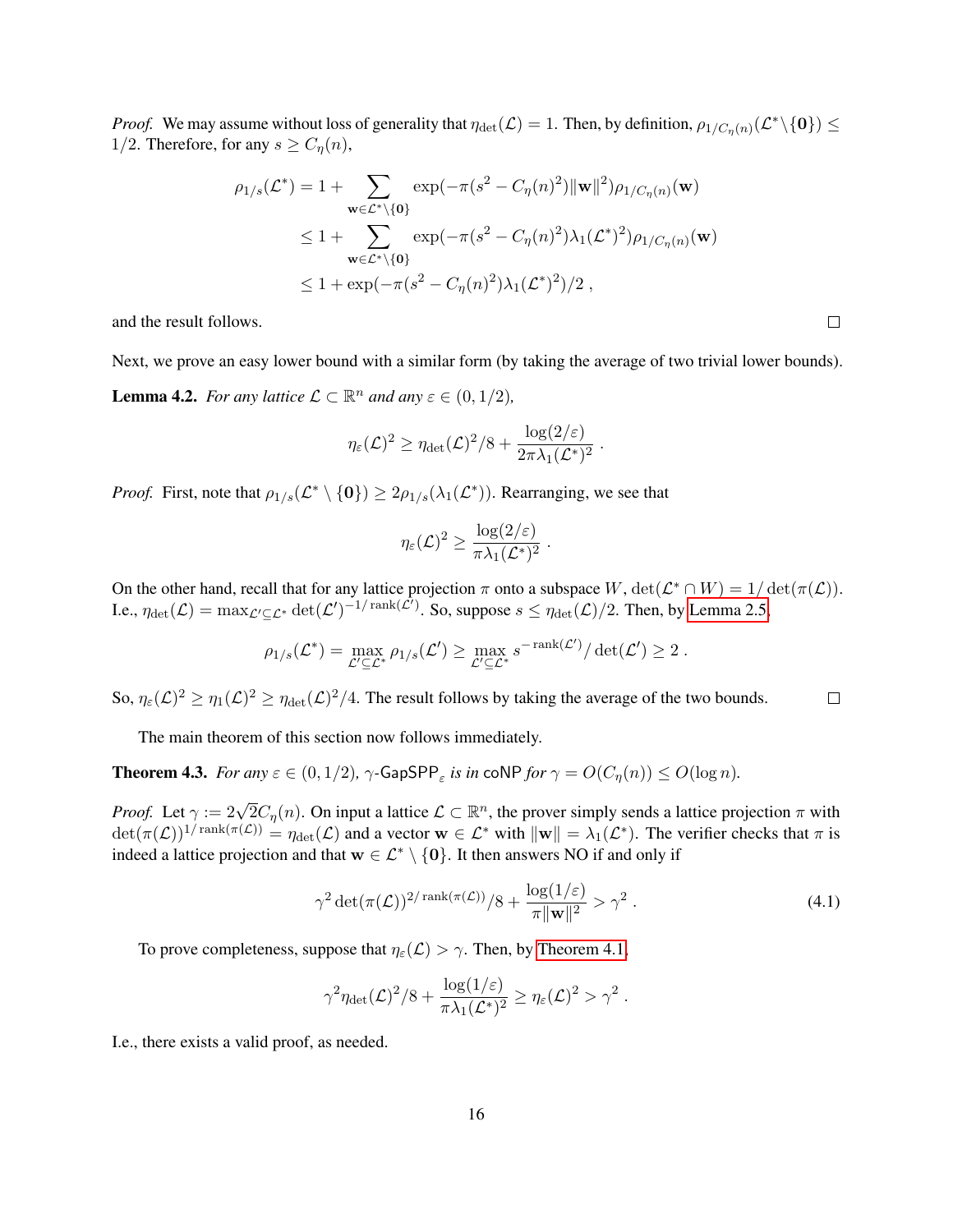To prove soundness, suppose that  $\eta_{\varepsilon}(\mathcal{L}) \leq 1$ . Then, by [Lemma 4.2,](#page-16-0)

$$
\eta_{\det}(\mathcal{L})^2/8 + \frac{\log(1/\varepsilon)}{2\pi\lambda_1(\mathcal{L}^*)^2} \leq \eta_{\varepsilon}(\mathcal{L})^2 \leq 1.
$$

Therefore,

$$
\gamma^2 \eta_{\text{det}}(\mathcal{L})^2 / 8 + \frac{\log(1/\varepsilon)}{\pi \lambda_1 (\mathcal{L}^*)^2} \le \frac{\gamma^2 \eta_{\text{det}}(\mathcal{L})^2 / 8 + \frac{\log(1/\varepsilon)}{\pi \lambda_1 (\mathcal{L}^*)^2}}{\eta_{\text{det}}(\mathcal{L})^2 / 8 + \frac{\log(1/\varepsilon)}{2\pi \lambda_1 (\mathcal{L}^*)^2}} \le \max\{\gamma^2, 2\} \le \gamma^2.
$$

In other words, [Equation \(4.1\)](#page-16-1) cannot hold for any pair  $w \in \mathcal{L}^* \setminus \{0\}$  and lattice projection  $\pi$ . I.e., the verifier will always answer YES, as needed.  $\Box$ 

Finally, we derive the following corollary.

Corollary 4.4. *For any*  $\varepsilon \in (0, 1/2)$ ,  $\gamma$ -coGapSPP<sub> $\varepsilon$ </sub> has an SZK *proof system with an efficient prover for* 

$$
\gamma := O(C_{\eta}(n) + \sqrt{\log(1/\varepsilon)/\log n}) \le O(\log n + \sqrt{\log(1/\varepsilon)/\log n}).
$$

*Proof.* By [Theorem 2.17,](#page-9-4)  $\gamma$ -GapSPP<sub> $\varepsilon$ </sub> is in SZK. Since SZK is closed under complements [\[SV97,](#page-21-0) [Oka96\]](#page-21-1),  $\gamma$ -coGapSPP<sub>ε</sub> is in SZK as well. By [Theorem 4.3,](#page-16-2)  $\gamma$ -coGapSPP<sub>ε</sub> is in NP. The result then follows by the fact that any language in SZK ∩ NP has an SZK proof system with an efficient prover [\[NV06\]](#page-20-12).  $\Box$ 

#### <span id="page-17-0"></span>5 An SZK Proof for  $O($ √  $\overline{n}$ )-GapCRP

In this section we prove that  $O(\sqrt{n})$ -GapCRP is in SZK, which improves the previous known result by a  $\omega(\sqrt{\log n})$  factor [\[PV08\]](#page-21-4). First we need the following result from [\[CDLP13\]](#page-19-15).

<span id="page-17-1"></span>**Lemma 5.1.** *For any lattice*  $\mathcal L$  *and parameter*  $s > 0$ *,* 

$$
\rho_s(\mathcal{L}) \cdot \gamma_s(\mathcal{V}(\mathcal{L})) \leq 1.
$$

Here we prove an upper bound on the smoothing parameter of a lattice in terms of its covering radius. This bound is implicit in [\[DR16\]](#page-19-14).

**Lemma 5.2.** *For any lattice*  $\mathcal{L} \subset \mathbb{R}^n$  *and*  $\varepsilon > 0$ *, we have* 

<span id="page-17-2"></span>
$$
\eta_{\varepsilon}(\mathcal{L}) \leq \sqrt{\frac{\pi}{\log(1+\varepsilon)}} \cdot \mu(\mathcal{L}) \ .
$$

*In particular,*  $\eta_{\varepsilon}(\mathcal{L}) \leq O(\mu(\mathcal{L}))$  *for any*  $\varepsilon \geq \Omega(1)$ *.*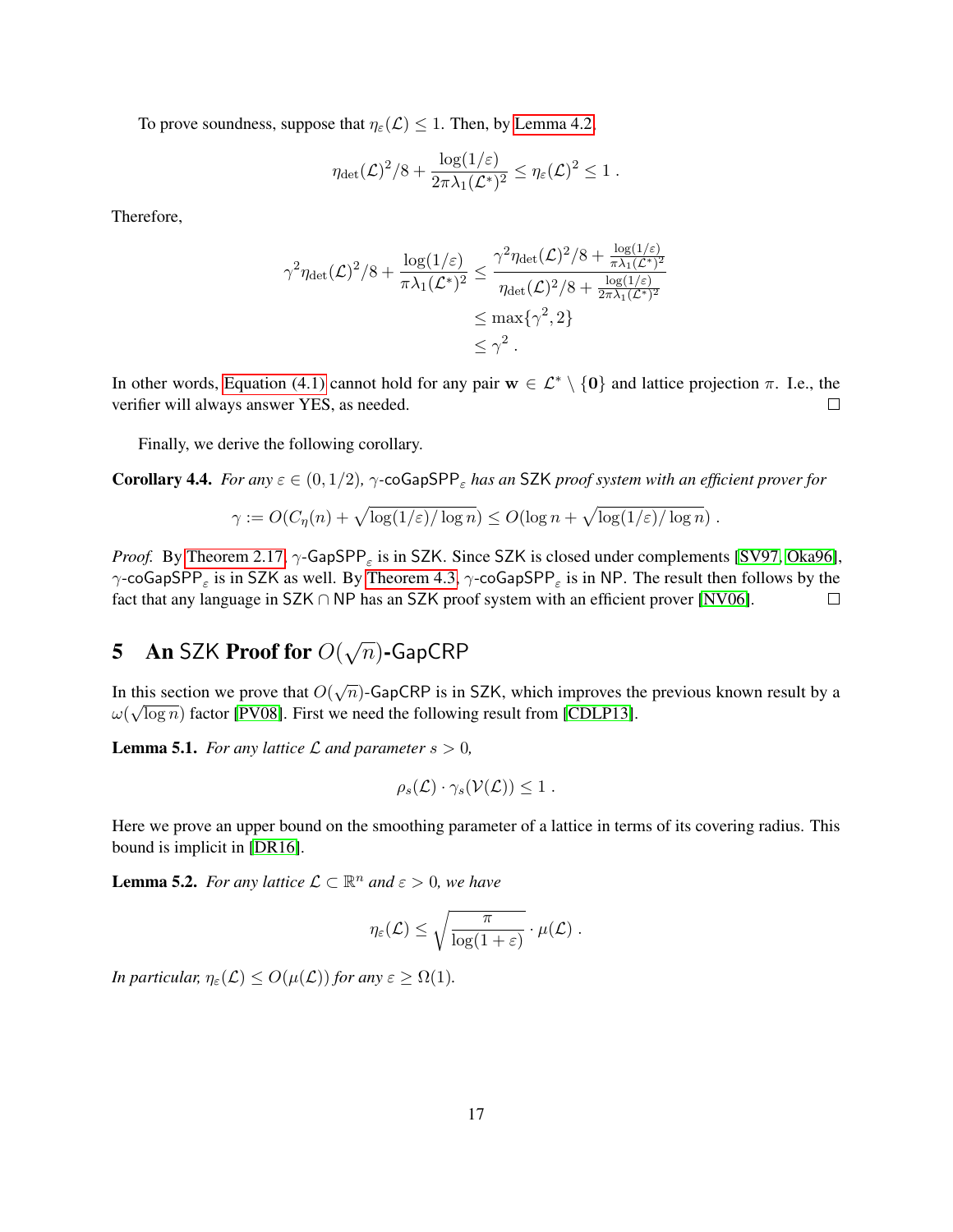*Proof.*

$$
\rho_{1/s}(\mathcal{L}^*) = s^{-n} \cdot \det(\mathcal{L}) \cdot \rho_s(\mathcal{L})
$$
\n
$$
\leq \frac{s^{-n} \cdot \det(\mathcal{L})}{\gamma_s(\mathcal{V}(\mathcal{L}))}
$$
\n(Lemma 2.5)\n
$$
\leq \frac{s^{-n} \cdot \det(\mathcal{L})}{\int_{\mathcal{V}(\mathcal{L})} s^{-n} \cdot \exp(-\pi \mathbf{x}^2/s^2) \, \mathrm{d}\mathbf{x}}
$$
\n
$$
\leq \frac{\det(\mathcal{L})}{\int_{\mathcal{V}(\mathcal{L})} \exp(-\pi \mu(\mathcal{L})^2/s^2) \, \mathrm{d}\mathbf{x}}
$$
\n
$$
\leq \exp(\pi \mu(\mathcal{L})^2/s^2),
$$

where we used the fact that  $\|\mathbf{x}\| \leq \mu(\mathcal{L})$  for any  $\mathbf{x} \in \mathcal{V}(\mathcal{L})$ . By setting  $s = \sqrt{\frac{\pi}{\log(1+\varepsilon)}} \cdot \mu(\mathcal{L})$  we have the desired result.  $\Box$ 

**Theorem 5.3.** *The problem*  $O(\sqrt{n})$ -GapCRP *has an* SZK *proof system with an efficient prover, as does*  $O(\sqrt{n})$ -coGapCRP .

*Proof.* Fix some some constant  $\varepsilon \in (0, 1/2)$ . By [Lemma 2.13](#page-9-0) and [Lemma 5.2,](#page-17-2) we know that there exist  $C_1$ and  $C_2$  such that √

$$
C_1\eta_{\varepsilon}(\mathcal{L}) \leq \mu(\mathcal{L}) \leq C_2\sqrt{n} \cdot \eta_{\varepsilon}(\mathcal{L}),
$$

and hence there is a simple reduction from  $O(\sqrt{n})$ -GapCRP to  $O(1)$ -GapSPP<sub> $\varepsilon$ </sub>. It follows from [Theorem 2.17](#page-9-4) that  $O(\sqrt{n})$ -GapCRP is in SZK. To see that the prover can be made efficient, we recall from [\[GMR04\]](#page-19-16) that  $O(\sqrt{n})$ -GapCRP is in NP ∩ coNP. The result then follows by the fact that any language in SZK ∩ NP has an SZK proof system with an efficient prover [\[NV06\]](#page-20-12).  $\Box$ 

# References

- <span id="page-18-2"></span>[ADRS15] D. Aggarwal, D. Dadush, O. Regev, and N. Stephens-Davidowitz. Solving the shortest vector problem in  $2^n$  time using discrete Gaussian sampling. In *STOC*, pages 733–742. 2015.
- <span id="page-18-3"></span>[ADS15] D. Aggarwal, D. Dadush, and N. Stephens-Davidowitz. Solving the closest vector problem in  $2^n$ time - the discrete Gaussian strikes again! In *FOCS*, pages 563–582. 2015.
- <span id="page-18-5"></span>[Ajt96] M. Ajtai. Generating hard instances of lattice problems. *Quaderni di Matematica*, 13:1–32, 2004. Preliminary version in STOC 1996.
- <span id="page-18-1"></span>[AR04] D. Aharonov and O. Regev. Lattice problems in NP ∩ coNP. *J. ACM*, 52(5):749–765, 2005. Preliminary version in FOCS 2004.
- <span id="page-18-0"></span>[Bab85a] L. Babai. Trading group theory for randomness. In *STOC*, pages 421–429. 1985.
- <span id="page-18-6"></span>[Bab85b] L. Babai. On Lovász' lattice reduction and the nearest lattice point problem. *Combinatorica*, 6(1):1–13, 1986. Preliminary version in STACS 1985.
- <span id="page-18-4"></span>[Ban93] W. Banaszczyk. New bounds in some transference theorems in the geometry of numbers. *Mathematische Annalen*, 296(4):625–635, 1993.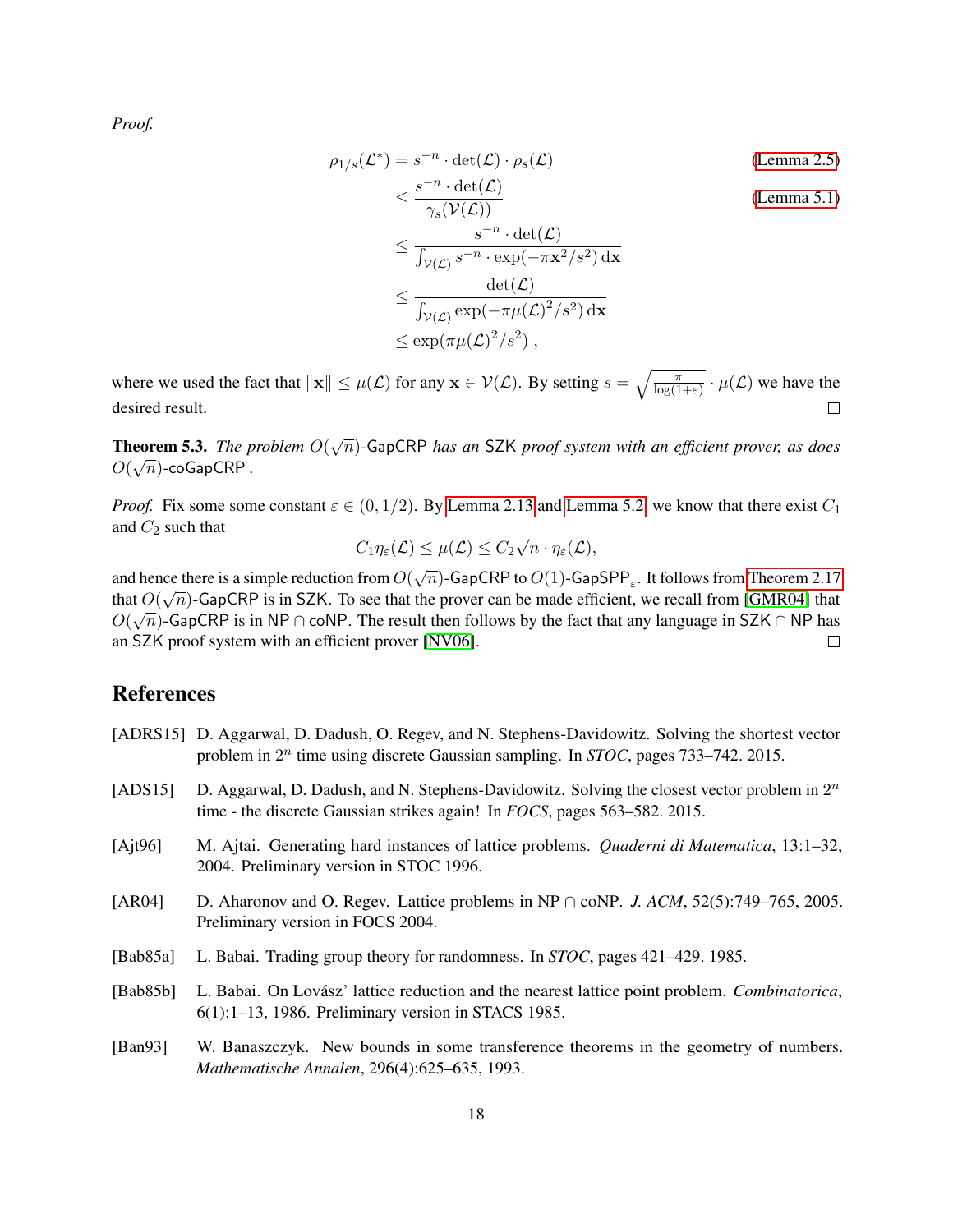- <span id="page-19-13"></span>[Ban95] W. Banaszczyk. Inequalites for convex bodies and polar reciprocal lattices in  $\mathbb{R}^n$ . *Discrete & Computational Geometry*, 13:217–231, 1995.
- <span id="page-19-7"></span>[BDMP88] M. Blum, A. De Santis, S. Micali, and G. Persiano. Noninteractive zero-knowledge. *SIAM J. Comput.*, 20(6):1084–1118, 1991. Preliminary version in STOC 1988.
- <span id="page-19-2"></span>[BG89] M. Bellare and S. Goldwasser. New paradigms for digital signatures and message authentication based on non-interative zero knowledge proofs. In *CRYPTO*, pages 194–211. 1989.
- <span id="page-19-12"></span>[BGV12] Z. Brakerski, C. Gentry, and V. Vaikuntanathan. (Leveled) fully homomorphic encryption without bootstrapping. *TOCT*, 6(3):13, 2014. Preliminary version in ITCS 2012.
- <span id="page-19-4"></span>[BHZ87] R. B. Boppana, J. Hastad, and S. Zachos. Does co-NP have short interactive proofs? ˚ *Inf. Process. Lett.*, 25(2):127–132, 1987.
- <span id="page-19-17"></span>[BLP<sup>+</sup>13] Z. Brakerski, A. Langlois, C. Peikert, O. Regev, and D. Stehlé. Classical hardness of learning with errors. In *STOC*, pages 575–584. 2013.
- <span id="page-19-11"></span>[BV11] Z. Brakerski and V. Vaikuntanathan. Efficient fully homomorphic encryption from (standard) LWE. *SIAM J. Comput.*, 43(2):831–871, 2014. Preliminary version in FOCS 2011.
- <span id="page-19-8"></span>[Can01] R. Canetti. Universally composable security: A new paradigm for cryptographic protocols. In *FOCS*, pages 136–145. 2001.
- <span id="page-19-15"></span>[CDLP13] K. Chung, D. Dadush, F. Liu, and C. Peikert. On the lattice smoothing parameter problem. In *IEEE Conference on Computational Complexity*, pages 230–241. 2013.
- <span id="page-19-3"></span>[DN00] C. Dwork and M. Naor. Zaps and their applications. *SIAM J. Comput.*, 36(6):1513–1543, 2007.
- <span id="page-19-9"></span>[DPV11] D. Dadush, C. Peikert, and S. Vempala. Enumerative lattice algorithms in any norm via Mellipsoid coverings. In *FOCS*, pages 580–589. 2011.
- <span id="page-19-14"></span>[DR16] D. Dadush and O. Regev. Towards strong reverse Minkowski-type inequalities for lattices. In *FOCS*, pages 447–456. 2016.
- <span id="page-19-6"></span>[GG98] O. Goldreich and S. Goldwasser. On the limits of nonapproximability of lattice problems. *J. Comput. Syst. Sci.*, 60(3):540–563, 2000. Preliminary version in STOC 1998.
- <span id="page-19-0"></span>[GMR85] S. Goldwasser, S. Micali, and C. Rackoff. The knowledge complexity of interactive proof systems. *SIAM J. Comput.*, 18(1):186–208, 1989. Preliminary version in STOC 1985.
- <span id="page-19-16"></span>[GMR04] V. Guruswami, D. Micciancio, and O. Regev. The complexity of the covering radius problem. *Computational Complexity*, 14(2):90–121, 2005. Preliminary version in CCC 2004.
- <span id="page-19-1"></span>[GMW87] O. Goldreich, S. Micali, and A. Wigderson. How to play any mental game or A completeness theorem for protocols with honest majority. In *STOC*, pages 218–229. 1987.
- <span id="page-19-5"></span>[GMW91] O. Goldreich, S. Micali, and A. Wigderson. Proofs that yield nothing but their validity for all languages in NP have zero-knowledge proof systems. *J. ACM*, 38(3):691–729, 1991.
- <span id="page-19-10"></span>[GPV08] C. Gentry, C. Peikert, and V. Vaikuntanathan. Trapdoors for hard lattices and new cryptographic constructions. In *STOC*, pages 197–206. 2008.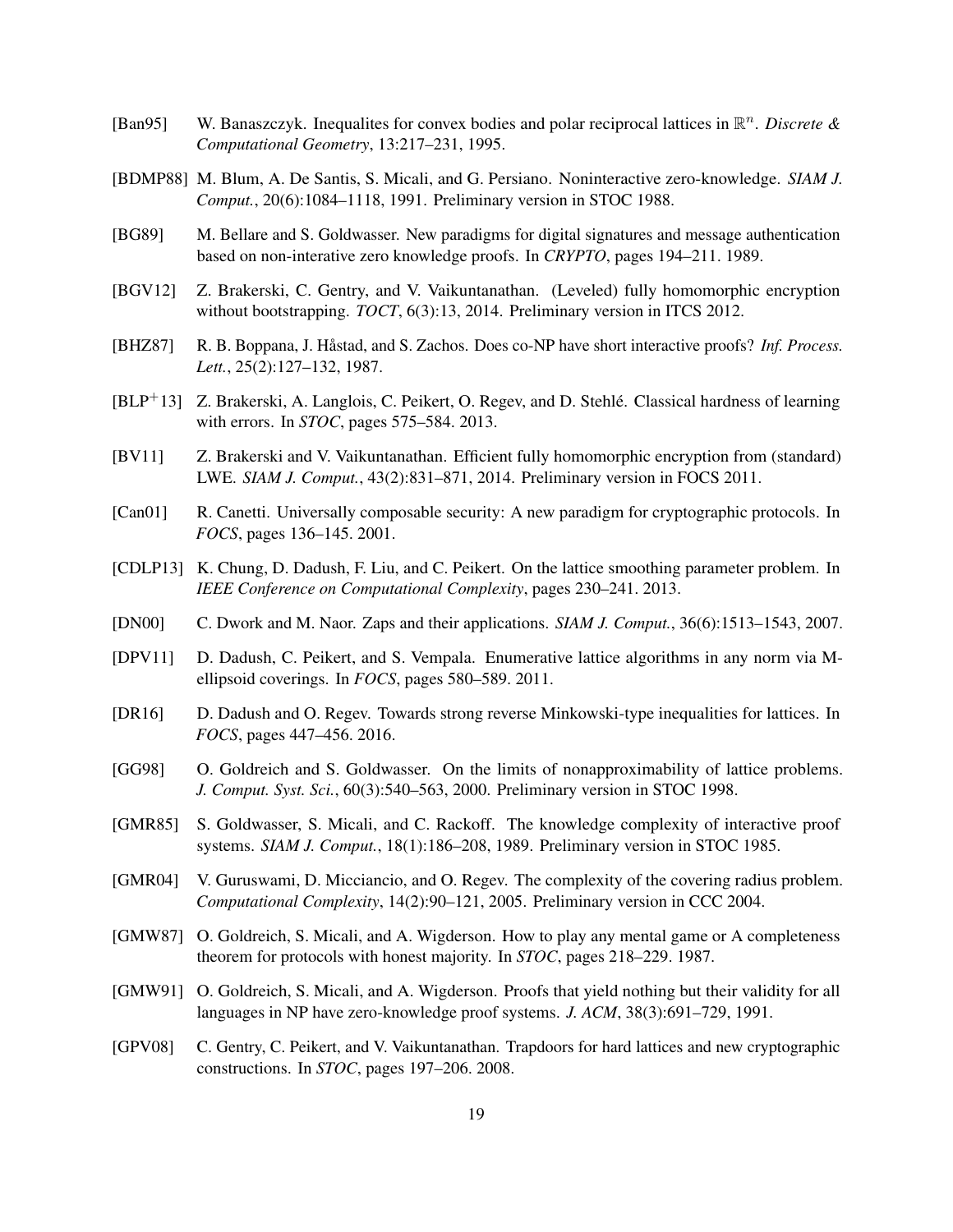- <span id="page-20-11"></span>[GSV98] O. Goldreich, A. Sahai, and S. P. Vadhan. Honest-verifier statistical zero-knowledge equals general statistical zero-knowledge. In *STOC*, pages 399–408. 1998.
- <span id="page-20-2"></span>[GSV99] O. Goldreich, A. Sahai, and S. P. Vadhan. Can statistical zero knowledge be made non-interactive? or on the relationship of SZK and NISZK. In *CRYPTO*, pages 467–484. 1999.
- <span id="page-20-15"></span>[Hoe63] W. Hoeffding. Probability inequalities for sums of bounded random variables. *Journal of the American Statistical Association*, 58:13–30, 1963.
- <span id="page-20-1"></span>[HR14] I. Haviv and O. Regev. On the lattice isomorphism problem. In *SODA*, pages 391–404. 2014.
- <span id="page-20-7"></span>[JS98] A. Joux and J. Stern. Lattice reduction: A toolbox for the cryptanalyst. *J. Cryptology*, 11(3):161– 185, 1998.
- <span id="page-20-5"></span>[Kan83] R. Kannan. Improved algorithms for integer programming and related lattice problems. In *STOC*, pages 193–206. 1983.
- <span id="page-20-14"></span>[Kle00] P. N. Klein. Finding the closest lattice vector when it's unusually close. In *SODA*, pages 937–941. 2000.
- <span id="page-20-4"></span>[Len83] H. W. Lenstra. Integer programming with a fixed number of variables. *Mathematics of Operations Research*, 8(4):538–548, November 1983.
- <span id="page-20-3"></span>[LLL82] A. K. Lenstra, H. W. Lenstra, Jr., and L. Lovász. Factoring polynomials with rational coefficients. *Mathematische Annalen*, 261(4):515–534, December 1982.
- <span id="page-20-13"></span>[MG02] D. Micciancio and S. Goldwasser. *Complexity of Lattice Problems: a cryptographic perspective*, volume 671 of *The Kluwer International Series in Engineering and Computer Science*. Kluwer Academic Publishers, Boston, Massachusetts, 2002.
- <span id="page-20-16"></span>[MP12] D. Micciancio and C. Peikert. Trapdoors for lattices: Simpler, tighter, faster, smaller. In *EUROCRYPT*, pages 700–718. 2012.
- <span id="page-20-9"></span>[MR04] D. Micciancio and O. Regev. Worst-case to average-case reductions based on Gaussian measures. *SIAM J. Comput.*, 37(1):267–302, 2007. Preliminary version in FOCS 2004.
- <span id="page-20-10"></span>[MV03] D. Micciancio and S. P. Vadhan. Statistical zero-knowledge proofs with efficient provers: Lattice problems and more. In *CRYPTO*, pages 282–298. 2003.
- <span id="page-20-8"></span>[NS01] P. Q. Nguyen and J. Stern. The two faces of lattices in cryptology. In *CaLC*, pages 146–180. 2001.
- <span id="page-20-12"></span>[NV06] M. Nguyen and S. P. Vadhan. Zero knowledge with efficient provers. In *STOC*, pages 287–295. 2006.
- <span id="page-20-0"></span>[NY90] M. Naor and M. Yung. Public-key cryptosystems provably secure against chosen ciphertext attacks. In *STOC*, pages 427–437. 1990.
- <span id="page-20-6"></span>[Odl90] A. M. Odlyzko. The rise and fall of knapsack cryptosystems. In C. Pomerance, editor, *Cryptology and Computational Number Theory*, volume 42 of *Proceedings of Symposia in Applied Mathematics*, pages 75–88. 1990.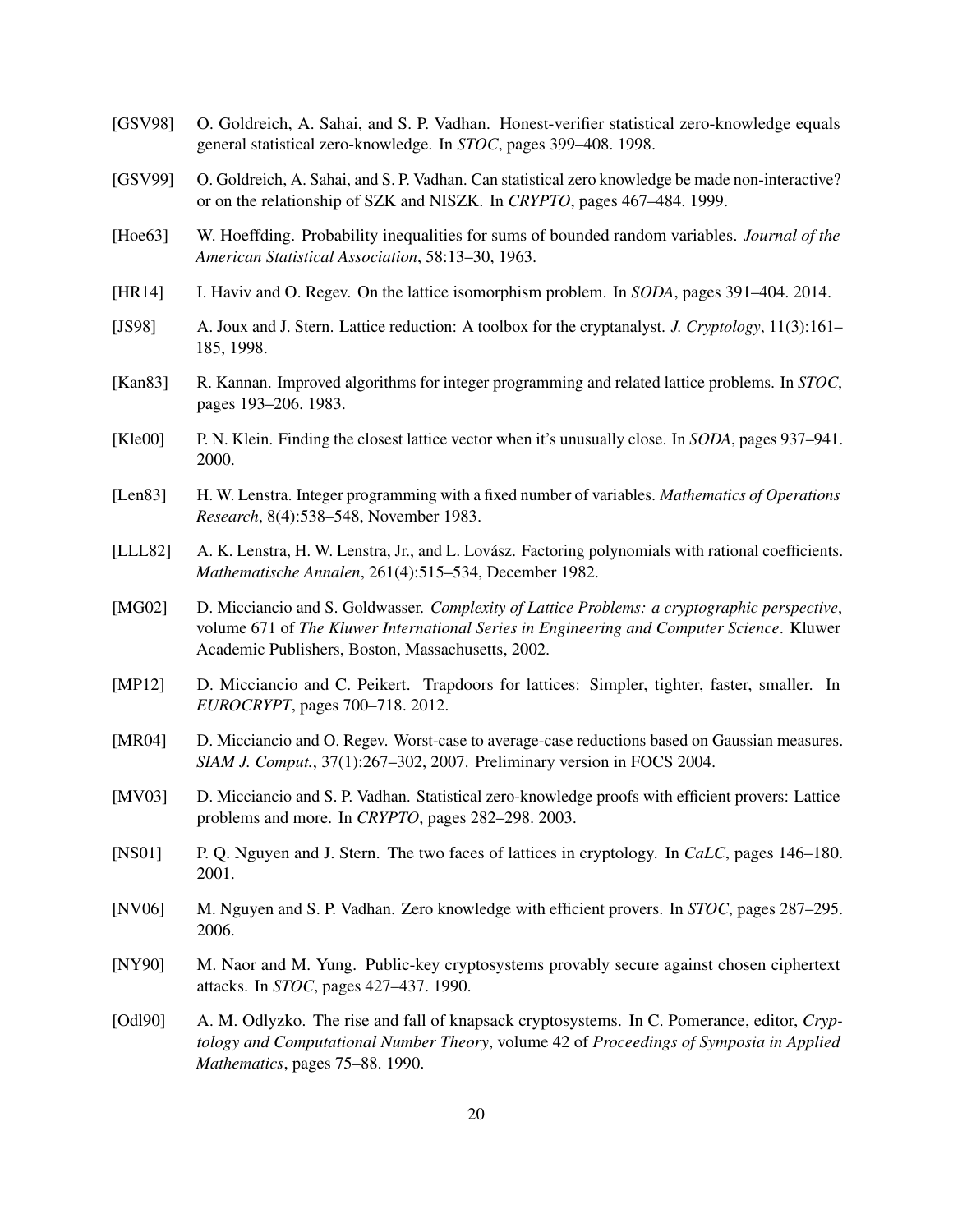- <span id="page-21-1"></span>[Oka96] T. Okamoto. On relationships between statistical zero-knowledge proofs. *J. Comput. Syst. Sci.*, 60(1):47–108, 2000. Preliminary version in STOC 1996.
- <span id="page-21-3"></span>[Pei09] C. Peikert. Public-key cryptosystems from the worst-case shortest vector problem. In *STOC*, pages 333–342. 2009.
- <span id="page-21-4"></span>[PV08] C. Peikert and V. Vaikuntanathan. Noninteractive statistical zero-knowledge proofs for lattice problems. In *CRYPTO*, pages 536–553. 2008.
- <span id="page-21-2"></span>[Reg05] O. Regev. On lattices, learning with errors, random linear codes, and cryptography. *J. ACM*, 56(6):1–40, 2009. Preliminary version in STOC 2005.
- <span id="page-21-5"></span>[RS17] O. Regev and N. Stephens-Davidowitz. A reverse Minkowski theorem. In *STOC*, pages 941–953. 2017.
- <span id="page-21-0"></span>[SV97] A. Sahai and S. P. Vadhan. A complete problem for statistical zero knowledge. *J. ACM*, 50(2):196–249, 2003. Preliminary version in FOCS 1997.
- <span id="page-21-7"></span>[Ver12] R. Vershynin. *Introduction to the non-asymptotic analysis of random matrices*, chapter 5, pages 210–268. Cambridge University Press, 2012. Available at [http://www-personal.umich.](http://www-personal.umich.edu/~romanv/papers/non-asymptotic-rmt-plain.pdf) [edu/˜romanv/papers/non-asymptotic-rmt-plain.pdf](http://www-personal.umich.edu/~romanv/papers/non-asymptotic-rmt-plain.pdf).

# <span id="page-21-6"></span>A Proof of [Lemma 3.3](#page-12-1)

**Definition A.1.** For any  $\delta > 0$ ,  $S \subseteq \mathbb{R}^n$ , we say that  $A \subseteq S$  is a  $\delta$ -net of S if for each  $\mathbf{v} \in S$ , there is some  $u \in A$  such that  $||u - v|| < \delta$ .

<span id="page-21-8"></span>**Lemma A.2.** For any  $\delta > 0$ , there exists a  $\delta$ -net of the unit sphere in  $\mathbb{R}^n$  with at most  $(1 + 2/\delta)^n$  points.

*Proof.* Let N be maximal such that N points can be placed on the unit sphere in such a way that no pair of points is within distance  $\delta$  of each other. Clearly, there exists a  $\delta$ -net of size N.

So, it suffices to show that any collection of vectors A in the unit sphere with  $|A| > (1 + 2/\delta)^n$  must contain two points within distance  $\delta$  of each other. Let

$$
\mathcal{B}:=\bigcup_{\mathbf{u}\in A}((\delta/2)B_2^n+\mathbf{u})
$$

be the union of balls of radius  $\delta/2$  centered at each point in A. Notice that  $\mathcal{B} \subseteq (1 + \delta/2)B_2^n$ . If all of these balls were disjoint, then we would have

$$
\text{vol}(\mathcal{B}_2^n) = |A| \cdot (\delta/2)^n \text{ vol}(B_2^n) > \text{vol}((1 + \delta/2)B_2^n) ,
$$

a contradiction. Therefore, two such balls must overlap. I.e., there must be two points within distance  $\delta$  of each other, as needed.  $\Box$ 

We will need the following result from [\[Ver12,](#page-21-7) Lemma 5.4].

<span id="page-21-9"></span>**Lemma A.3.** For a symmetric matrix  $M \in \mathbb{R}^{n \times n}$  and a  $\delta$ -net of the unit sphere A with  $\delta \in (0, 1/2)$ ,

$$
||M|| \leq \frac{1}{1-2\delta} \cdot \max_{\mathbf{v} \in A} |\langle M\mathbf{v}, \mathbf{v} \rangle| \; .
$$